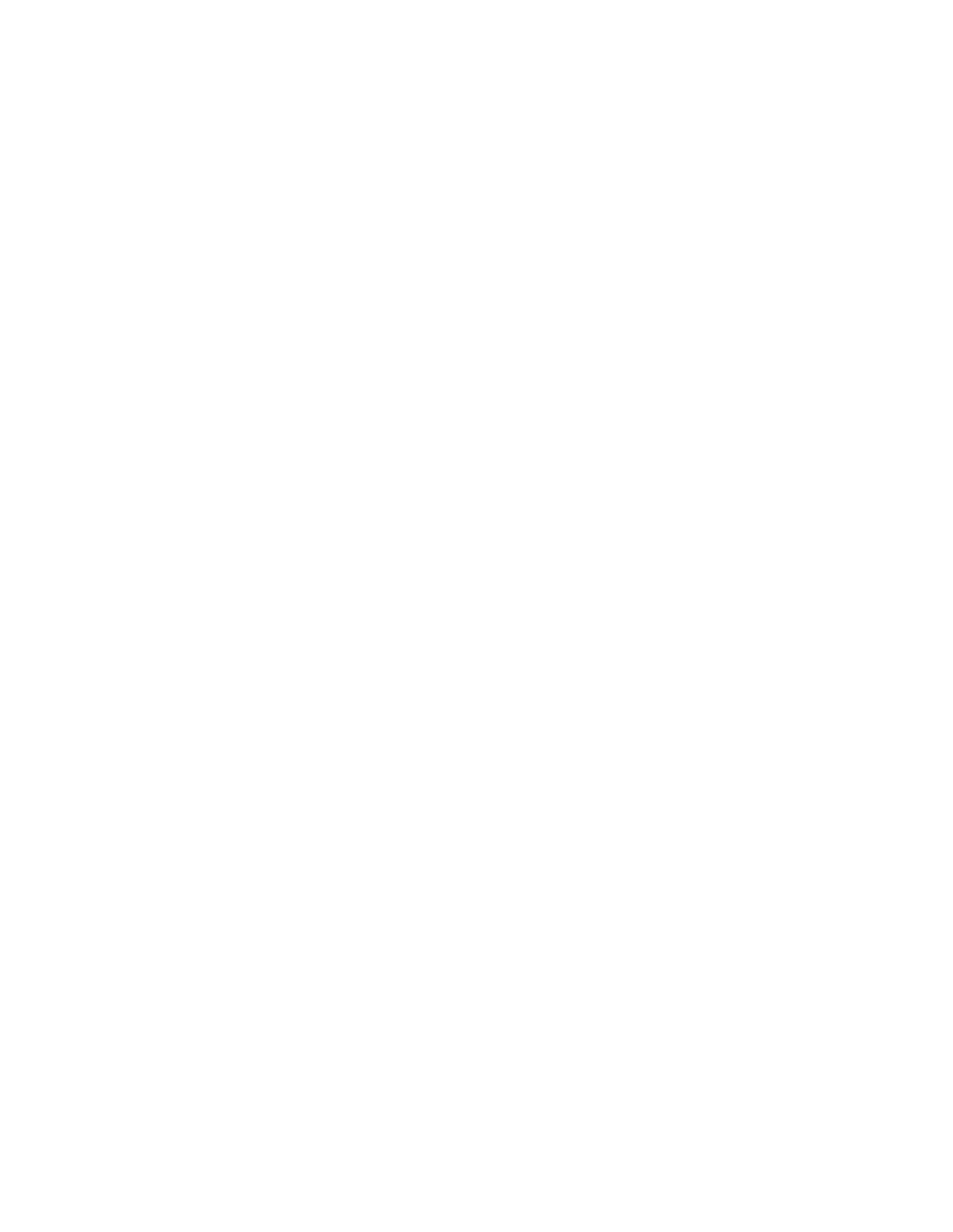**CGRFA/WG-ABS-1/12/Report** 

# **REPORT OF THE AD HOC TECHNICAL WORKING GROUP ON ACCESS AND BENEFIT-SHARING FOR GENETIC RESOURCES FOR FOOD AND AGRICULTURE**

**First Session Longyearbyen (Svalbard), Norway, 11 – 13 September 2012** 

**FOOD AND AGRICULTURE ORGANIZATION OF THE UNITED NATIONS Rome, 2012**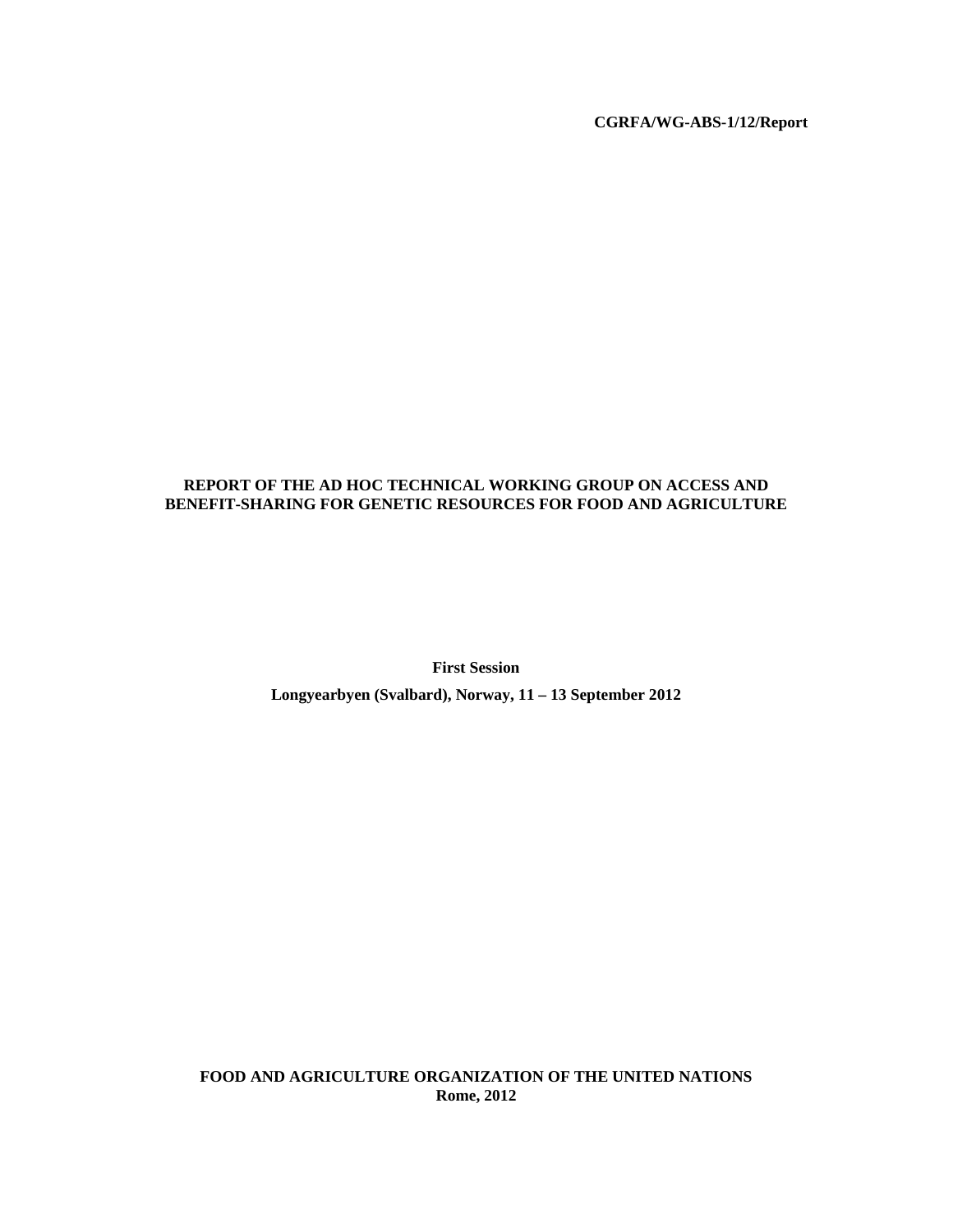The documents of the First Session of the Ad Hoc Technical Working Group on Access and Benefit-Sharing for Genetic Resources for Food and Agriculture are to be found on the internet at: http://www.fao.org/nr/cgrfa/cgrfa-meetings/cgrfa-abs/wg-abs-1/en/

They may also be obtained from:

The Secretary FAO Commission on Genetic Resources for Food and Agriculture Natural Resources Management and Environment Department Food and Agriculture Organization of the United Nations Viale delle Terme di Caracalla 00153 Rome, Italy

E-mail: cgrfa@fao.org

The designations employed and the presentation of material in this publication do not imply the expression of any opinion whatsoever on the part of the Food and Agriculture Organization of the United Nations concerning the legal status of any country, territory, city or area or of its authorities, or concerning the delimitation of its frontiers or boundaries.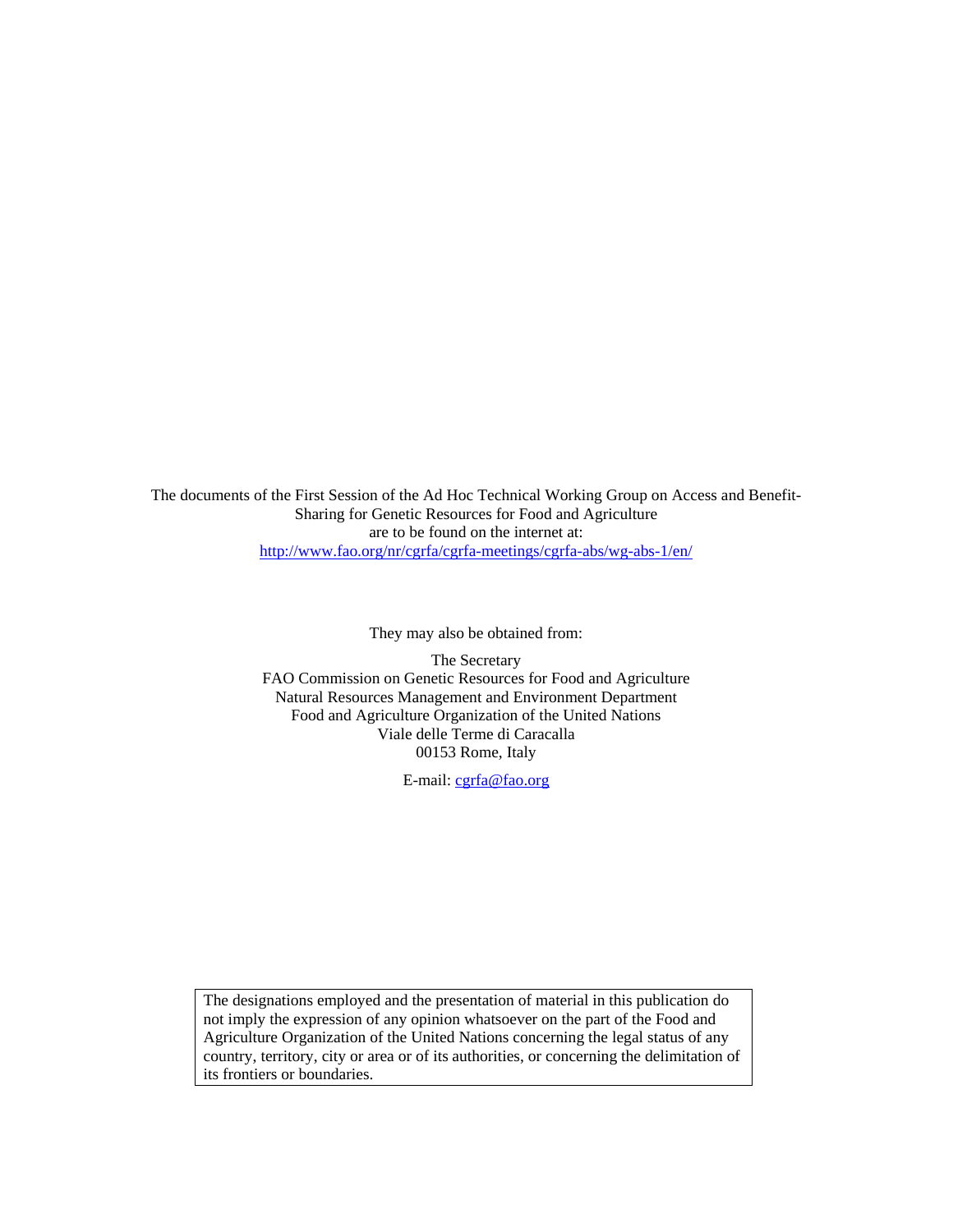# **CONTENTS**

|      |                                                                                                                                                                   | Paragraphs |
|------|-------------------------------------------------------------------------------------------------------------------------------------------------------------------|------------|
| Ι.   | Opening of the session                                                                                                                                            | $1 - 7$    |
| П.   | Election of the Chair, Vice-Chairs and Rapporteur                                                                                                                 | $8 - 9$    |
| III. | Adoption of the agenda and timetable                                                                                                                              | 10         |
| IV.  | Distinctive features of the different sectors and subsectors of genetic resources<br>for food and agriculture                                                     | $11 - 13$  |
| V.   | Guiding and assisting countries in addressing possible modalities of and options<br>for access and benefit-sharing for genetic resources for food and agriculture | $14 - 17$  |
| VI.  | Closing statements                                                                                                                                                | $18 - 22$  |

# *Appendices*

- A. Agenda of the First Session of the Ad Hoc Technical Working Group on Access and Benefit-Sharing for Genetic Resources for Food and Agriculture
- B. Distinctive features of genetic resources for food and agriculture requiring distinctive solutions for access and benefit-sharing
- C. List of documents
- D. Members of the Ad Hoc Technical Working Group on Access and Benefit-Sharing for Genetic Resources for Food and Agriculture
- E. List of delegates and observers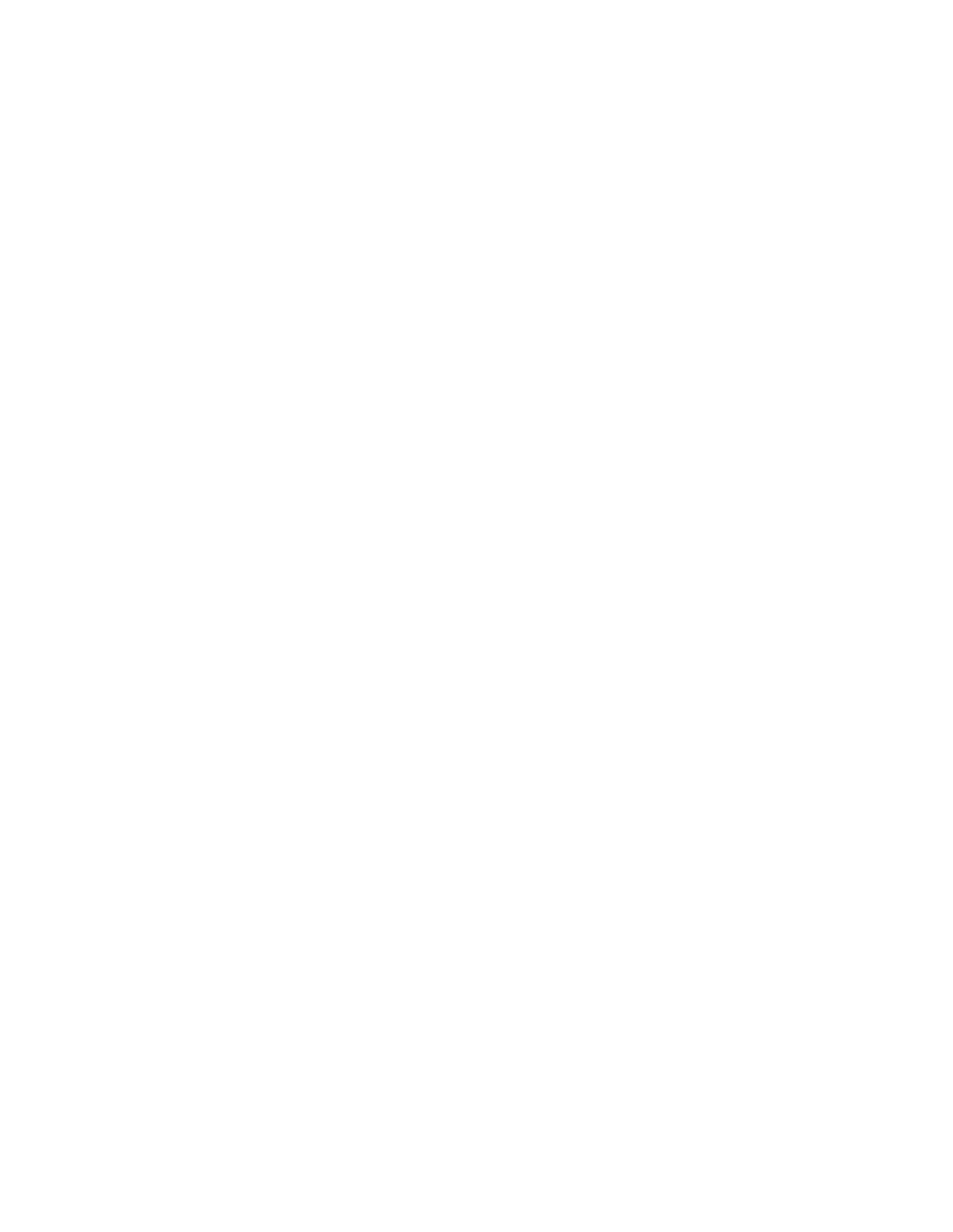# **I. OPENING OF THE SESSION**

1. The First Session of the Ad Hoc Technical Working Group on Access and Benefit-Sharing for Genetic Resources for Food and Agriculture (Working Group) was held in Longyearbyen (Svalbard), Norway, from 11 to 13 September 2012. The list of delegates and observers is given in *Appendix E*.

2. Mr Brad Fraleigh, Chair of the Fourteenth Regular Session of the Commission on Genetic Resources for Food and Agriculture (Commission), opened the meeting. He welcomed delegates and observers and thanked the Government of Norway for hosting the meeting and for its hospitality in the unique environment of Longyearbyen, Svalbard. He also welcomed Palau as a new Member of the Commission.

3. Ms Ane Handsdatter Kismul, Political Advisor to the Minister of Agriculture and Food, Government of Norway, welcomed delegates and observers and highlighted the importance of holding the meeting at the location of the Global Seed Vault, where almost three-quarters of a million of seed samples from all over the world were stored. She noted that there were many tasks in genetic resources for food and agriculture that, in the future, would require intergovernmental collaboration within the framework of the Commission. In addressing access and benefit-sharing, she stressed the need to consider financial supporting mechanisms and to acknowledge the contribution of local communities, smallholder and family farmers to the conservation and sustainable use of biodiversity for food and agriculture. Ms Handsdatter Kismul recognized the Commission and the International Treaty on Plant Genetic Resources for Food and Agriculture (International Treaty) as two important governance instruments at the global level and also acknowledged other relevant international instruments, such as the Nagoya Protocol on Access to Genetic Resources and the Fair and Equitable Sharing of Benefits Arising from their Utilization to the Convention on Biological Diversity (Nagoya Protocol). She reiterated that the meeting of the Working Group came at an opportune time. The world needed practical and efficient systems for the conservation and sustainable use of genetic resources for food and agriculture.

4. Ms Christin Kristoffersen, Chair of the Community Council of Longyearbyen, recalled the connection between Svalbard and agriculture, as symbolized by the Global Seed Vault. She noted that the loss of biological diversity could have negative consequences for agriculture, including the irreversible inability to grow crops that can adapt to changing climatic conditions. Ms Kristoffersen noted on-going research on the "re-growing" potential of seeds stored in the Global Seed Vault. She wished participants a productive meeting for the benefit of biodiversity for food and agriculture.

5. Ms Linda Collette, Secretary of the Commission, thanked the Government of Norway for hosting and financially supporting the meeting, as well as the Governments of Spain and Switzerland for their financial contributions. Ms Collette recalled that the meeting of the Working Group was part of the Commission's long-standing history of work on access and benefit-sharing for genetic resources for food and agriculture, that started with the 1983 International Undertaking on Plant Genetic Resources, later revised into the International Treaty. Ms Collette highlighted food security and rural poverty eradication as overriding objectives of policies for genetic resources for food and agriculture, including policies on access and benefit-sharing. Ms Collette noted that it was of pivotal importance to ensure that, as stated by the Commission, work on access and benefit-sharing "move in a direction supportive of the special needs of the agricultural sector, in regard to all components of biological diversity of interest to food and agriculture."

6. Working Group Members took the floor to thank the Government of Norway for hosting the meeting and enabling the participation of delegates from developing countries. They also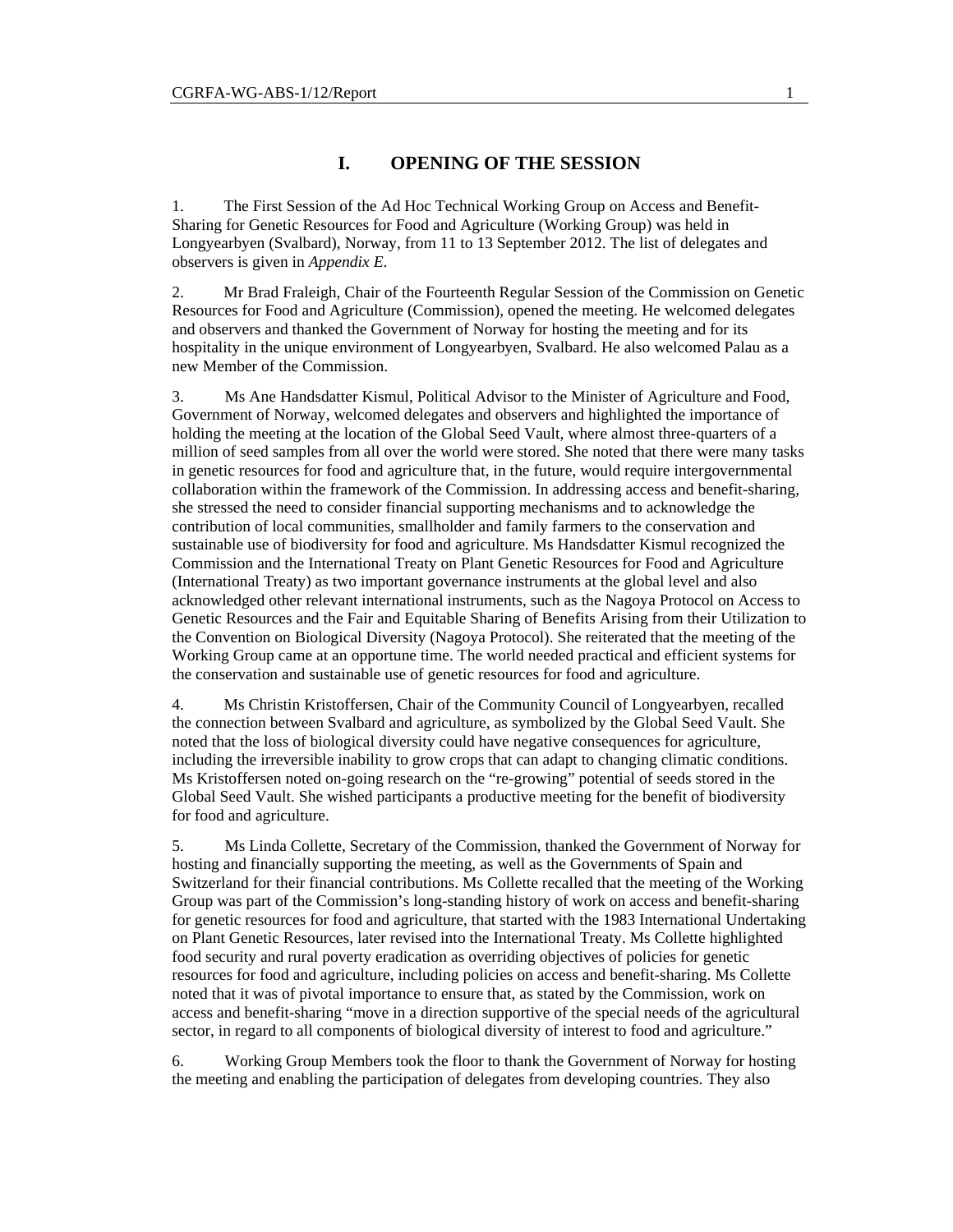stressed the importance of the meeting in addressing the special role of genetic resources for food and agriculture for food security.

7. Statements were made by International Organizations, including the Convention on Biological Diversity, CABI, the International Organization for Biological Control (IOBC), and the International Treaty.

# **II. ELECTION OF THE CHAIR, VICE-CHAIRS AND** *RAPPORTEUR*

8. The Working Group elected Ms Grethe Helene Evjen (Norway) as Chairperson of the Working Group. Mr Pedro Brancante Machado (Brazil), Mr M. Khalequzzman Akanda Chowdhury (Bangladesh), Mr Graybill Munkombwe (Zambia), Mr Raj Patil (Australia), Mr Javad Mozafari Hashjin (Islamic Republic of Iran) and Mr Brad Fraleigh (Canada) were elected as Vice-Chairpersons of the Working Group. Ms Tashi Yangzome Dorji (Bhutan) was elected as the meeting's *Rapporteur*.

9. The Chair thanked the Working Group for the confidence it placed in her. She recalled the Terms of Reference of the Working Group according to which it provides a report on the outcome of the meeting to the Fourteenth Regular Session of the Commission and, prior to that, to the Commission's intergovernmental technical working groups.<sup>1</sup>

#### **III. ADOPTION OF THE AGENDA AND TIMETABLE**

10. The Working Group adopted the agenda, as given in *Appendix A*.

# **IV. DISTINCTIVE FEATURES OF THE DIFFERENT SECTORS AND SUBSECTORS OF GENETIC RESOURCES FOR FOOD AND AGRICULTURE**

11. The Working Group considered the document, *Distinctive features of genetic resources for food and agriculture.* <sup>2</sup> It took note of the relevant background study papers.<sup>3</sup>

12. Based on the above mentioned document, the Working Group decided to agree on the list of distinctive features of genetic resources for food and agriculture requiring distinctive solutions for access and benefit-sharing, as given in *Appendix B*. The Working Group did not have time to consider the distinctive features of the various subsectors of genetic resources for food and agriculture. It agreed that it would be appropriate to have the distinctive features of subsectors addressed by the intergovernmental technical working groups, where they exist, as suggested by the Commission in the Terms of Reference for the Working Group.

13. The Working Group agreed that a more precise delineation of the scope of genetic resources for food and agriculture and their subsectors, in particular forest genetic resources, would be useful to the Commission's further work on access and benefit-sharing for genetic resources for food and agriculture, and also for national authorities designing and implementing domestic access and benefit-sharing systems. The descriptions of genetic resources for food and agriculture and agricultural biodiversity by the Commission and the Convention on Biological Diversity were noted.

l

<sup>1</sup> CGRFA/WG-ABS-1/12/Inf. 2.

<sup>2</sup> CGRFA/WG-ABS-1/12/3.

<sup>3</sup> Background study papers Nos. 42; 43; 44; 45; 46; 47; 48; 59.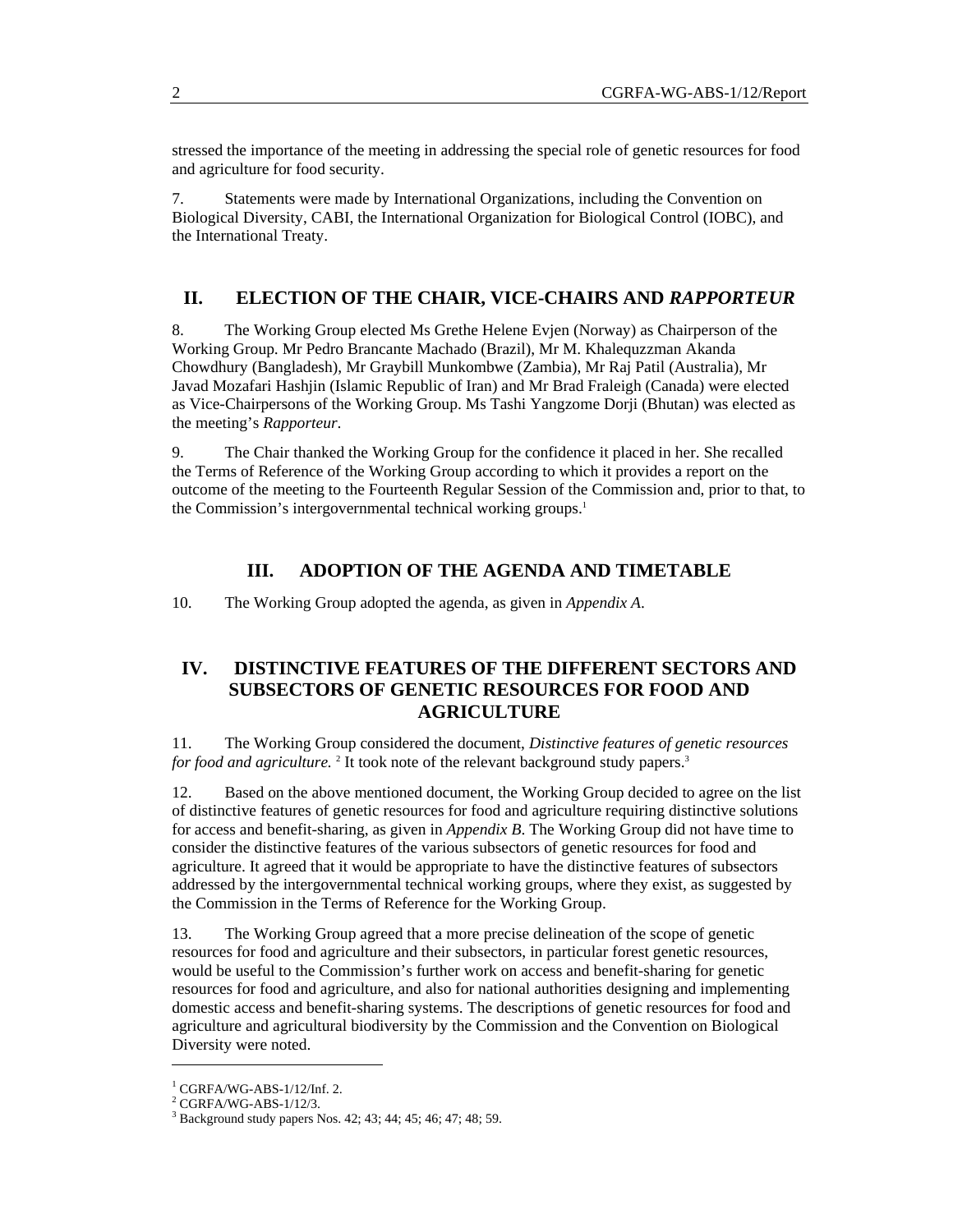# **V. GUIDING AND ASSISTING COUNTRIES IN ADDRESSING POSSIBLE MODALITIES OF AND OPTIONS FOR ACCESS AND BENEFIT-SHARING FOR GENETIC RESOURCES FOR FOOD AND AGRICULTURE**

14. The Working Group considered the documents, *Possible modalities for addressing access and benefit-sharing for genetic resources for food and agriculture*<sup>4</sup> and, *Options to guide and assist countries in developing legislative, administrative and policy measures.*<sup>5</sup> It noted that the background information referred to in paragraph 11 above was also relevant to these considerations.

15. The Working Group agreed to consider approaches and modalities for addressing access and benefit-sharing for genetic resources for food and agriculture, in exploring options for the Commission to assist and guide countries in developing legislative, administrative and policy measures for access and benefit-sharing for genetic resources for food and agriculture.

16. The Working Group agreed that it was premature to consider recommending to negotiate an international agreement or agreements on access and benefit-sharing for genetic resources for food and agriculture.

17. The Working Group recommended that the Commission, taking into account the International Treaty, the Convention on Biological Diversity, the Nagoya Protocol and other relevant international agreements and subject to the availability of resources, where relevant:

- (a) Encourage countries that have not done so, to ratify or accede to the International Treaty as soon as possible and promote its full implementation in regard to plant genetic resources for food and agriculture and recognize the importance of providing support to developing countries for this purpose, in particular through the capacity building activities under the International Treaty;
- (b) Encourage countries to consider the option of ratifying or acceding to the Nagoya Protocol, taking into account its role in the international regime on access and benefitsharing, as well as the importance of genetic resources for food and agriculture and their special role for food security;
- (c) Invite the Governing Body of the International Treaty, in its continued governance of plant genetic resources for food and agriculture, to continue to closely coordinate with the Commission in order to address in a complementary way the distinctive features and specific uses of genetic resources for food and agriculture especially in light of the development of access and benefit-sharing measures at both national and international levels;
- (d) Request the Secretary to develop, upon request from governments, targeted awarenessraising activities, including materials, with regard to access and benefit-sharing for different subsectors of genetic resources for food and agriculture and, in collaboration with all relevant FAO divisions and the Secretariats of the International Treaty and the Convention on Biological Diversity, provide support to national, regional and international awareness-raising processes on access and benefit-sharing, including in the context of wider access and benefit-sharing initiatives implemented by other organizations and institutions;

 4 CGRFA/WG-ABS-1/12/5.

<sup>5</sup> CGRFA/WG-ABS-1/12/4.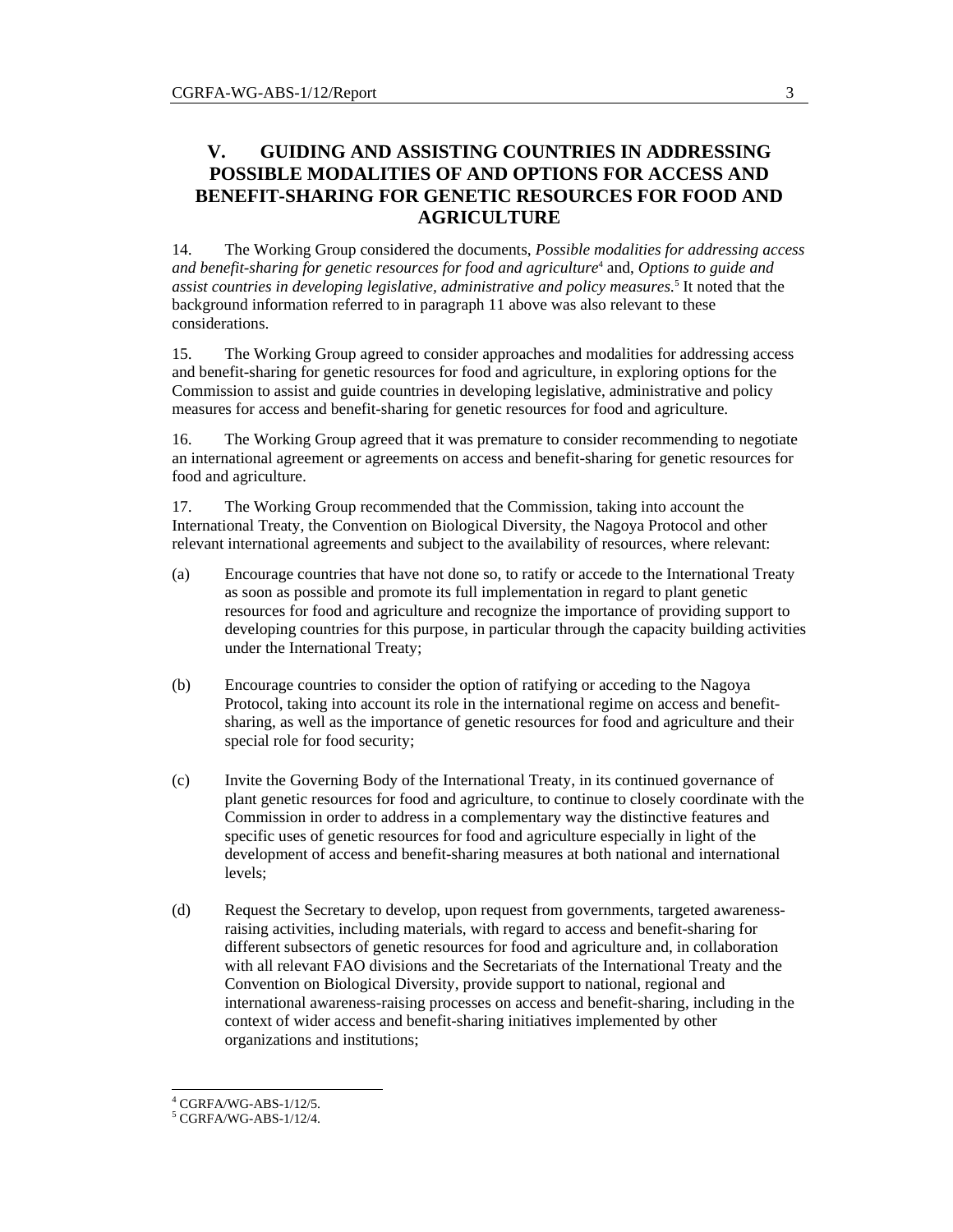- (e) Request the Secretary to develop targeted capacity-building and technical assistance activities with regard to access and benefit-sharing for different subsectors of genetic resources for food and agriculture, in cooperation with the Secretariats of the Convention on Biological Diversity and the International Treaty and with relevant stakeholders, taking into account existing regional and national institutions and the special needs of farmers and indigenous and local communities;
- (f) Request the Secretariat to work with the Secretariat of the Convention on Biological Diversity to ensure the former's active participation at regional and national level meetings, organized by the Secretariat of the Convention on Biological Diversity to discuss the Nagoya Protocol, including, as appropriate, making presentations at such meetings and providing its expertise and inputs in the preparation of documentation for such meetings, with the purpose of sharing information on access and benefit-sharing for genetic resources for food and agriculture, taking into account the relevant provisions of the Joint Work Plan of the Secretariats of the Convention on Biological Diversity, of the Food and Agriculture Organization of the United Nations and its Commission on Genetic Resources for Food and Agriculture, Phase 2 (2011-2020),<sup>6</sup> and the Memorandum of Cooperation signed between the Secretary of the International Treaty and the Executive Secretary of the Convention on Biological Diversity.<sup>7</sup>
- (g) Request the Members of the Commission to report, at national and/or regional levels, on the conditions under which specific genetic resources for food and agriculture are exchanged and utilized with the engagement of relevant stakeholders, including institutions, in all subsectors; request the Secretary to compile the information obtained, for consideration by the intergovernmental technical working groups, in order that the Commission can decide on developing model contractual clauses for subsectors of genetic resources for food and agriculture other than plant genetic resources for food and agriculture;
- (h) Request the Secretary to invite stakeholder groups to report on voluntary codes of conduct, guidelines and best practices and/or standards in relation to access and benefitsharing for subsectors of genetic resources for food and agriculture and to compile them for consideration by the intergovernmental technical working groups;
- (i) Request the Secretary to prepare, based on regional consultations as well as submissions by governments and international organizations and all relevant stakeholders from all subsectors, including farmers and indigenous and local communities, draft elements for voluntary guidelines at the appropriate level for domestic legislative, administrative and policy measures for access and benefit-sharing for different subsectors of genetic resources for food and agriculture, taking account of the existing different instruments and stages of international discussions on access and benefit-sharing for different subsectors of genetic resources for food and agriculture, and in particular the International Treaty and its Governing Body, and taking into account relevant elements from options (g) and (h) above, for future review; and
- (j) Develop a matrix illustrating international practices, initiatives and instruments of relevance to the subsectors of genetic resources for food and agriculture in the context of access and benefit-sharing that are or could form mutually supportive parts of the international regime on access and benefit-sharing, including recognition of the distinctive features of genetic resources for food and agriculture.

 6 CGRFA-13/11/Inf.11.

 $7$  IT/GB-4/11/22.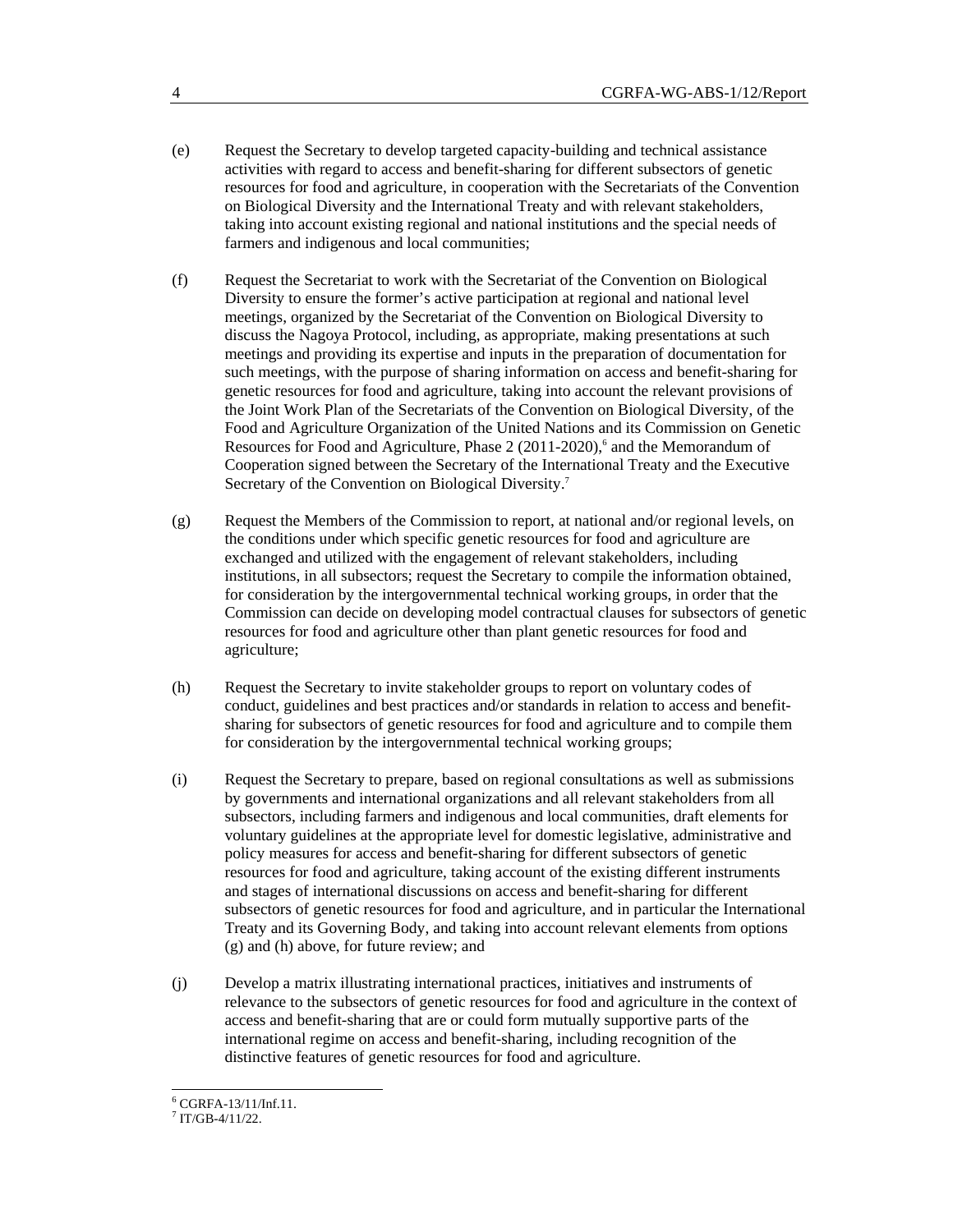# **VI. CLOSING STATEMENTS**

18. The Working Group expressed its gratitude to the Chair for her wisdom and guidance and the manner in which she had conducted the session. It also noted with appreciation the guidance provided by the Vice-Chairs and the dedicated work of the *Rapporteur*.

19. Several representatives from developing countries expressed their appreciation for the financial support from the Government of Norway that had enabled their participation in the session.

20. A representative from the European Region announced that the Region would submit additional relevant information not contained in the report of the meeting and requested the Secretariat to make this information available to the intergovernmental technical working groups and to the Commission.

21. The Working Group thanked the Secretary and the Secretariat and all the staff from FAO for their efforts before and during the session, noting the importance of all of the staff that had made the session possible.

22. The Secretary noted that the meeting had made important recommendations to the Commission. She thanked the governments that had provided financial support to the meeting of the Working Group and expressed her deep appreciation to the Member countries, the Chair, and Vice-Chairs for their advice and support, and to the interpreters, translators, technicians, and staff for their dedication.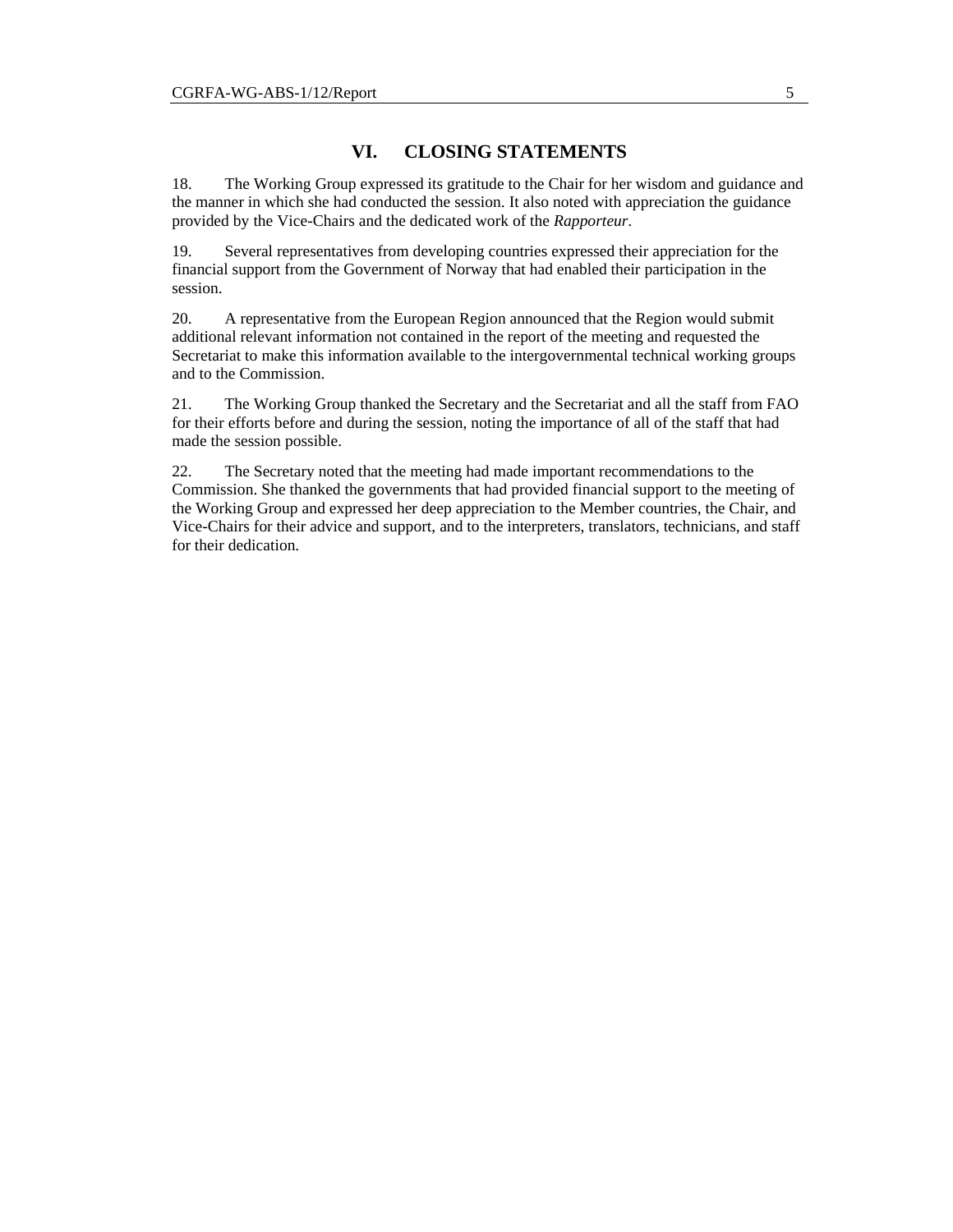# **APPENDIX A**

# **AGENDA OF THE FIRST SESSION OF THE AD HOC TECHNICAL WORKING GROUP ON ACCESS AND BENEFIT-SHARING FOR GENETIC RESOURCES FOR FOOD AND AGRICULTURE**

- 1. Election of the Chair, Vice-Chairs and *Rapporteur*
- 2. Adoption of the agenda and timetable
- 3. Distinctive features of the different sectors and subsectors of genetic resources for food and agriculture
- 4. Possible modalities for addressing access and benefit-sharing for genetic resources for food and agriculture
- 5. Options to guide and assist countries, upon their request, in developing legislative, administrative and policy measures
- 6. Other business
- 7. Adoption of the Report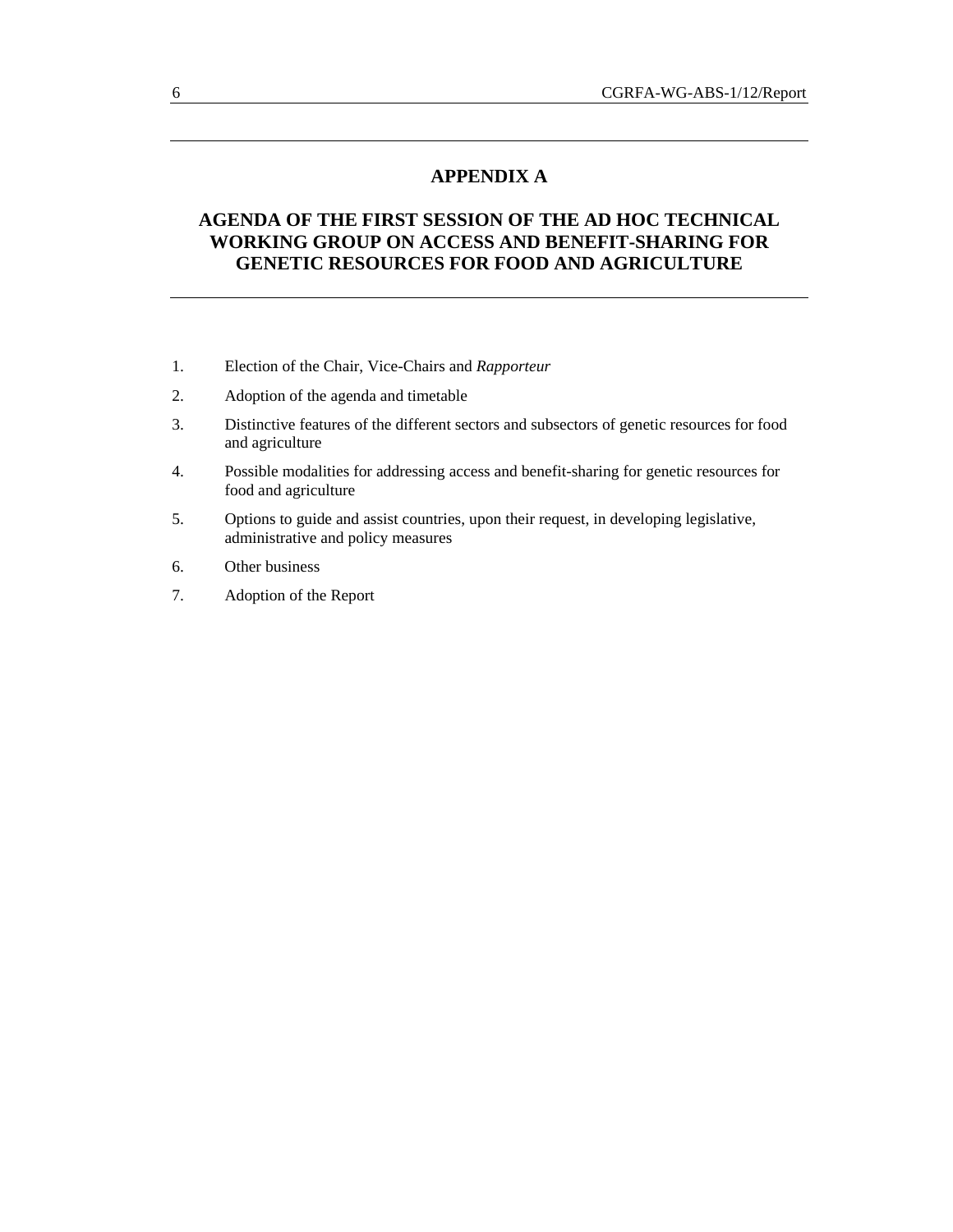# **APPENDIX B**

# **DISTINCTIVE FEATURES OF GENETIC RESOURCES FOR FOOD AND AGRICULTURE REQUIRING DISTINCTIVE SOLUTIONS FOR ACCESS AND BENEFIT-SHARING**

The distinctive features of genetic resources for food and agriculture requiring distinctive solutions for access and benefit-sharing are presented below in seven clusters. They aim to reflect an equilibrium between all subsectors of food and agriculture. Not every feature is necessarily applicable to each and every genetic resource for food and agriculture and the various subsectors often have different features. Further detailing of subsector-specific features may still be developed.

The features are distinctive, but not necessarily unique to genetic resources for food and agriculture. While other genetic resources may share with genetic resources for food and agriculture some of the features listed below, the specific combination of these features distinguishes genetic resources for food and agriculture from most other genetic resources.

#### **Cluster A: The role of genetic resources for food and agriculture for food security**

A.1 Genetic resources for food and agriculture are an integral part of agricultural and food production systems and play an essential role for achieving food security and the sustainable development of the food and agriculture sector.

A.2 Plant, animal, invertebrate and micro-organism genetic resources for food and agriculture form an interdependent network of genetic diversity in agricultural ecosystems.

#### **Cluster B: The role of human management**

B.1 The existence of most genetic resources for food and agriculture is closely linked to human activity and many genetic resources for food and agriculture can be regarded as humanmodified forms of genetic resources.

B.2 The maintenance and evolution of many genetic resources for food and agriculture depend on continued human intervention, and their sustainable utilization in research, development and production is an important instrument to ensure conservation.

#### **Cluster C: International exchange and interdependence for food security, nutrition and sustainable agriculture**

C.1 Historically, genetic resources for food and agriculture have been widely exchanged across communities, countries and regions over often long periods of time, and a relevant part of the genetic diversity used in food and agriculture today is of exotic origin.

C.2 Countries are interdependent with regard to genetic resources for food and agriculture and act both as providers of some genetic resources for food and agriculture and as recipients of others.

C.3 The international exchange of genetic resources for food and agriculture is essential to the functioning of the sector, and its importance is likely to increase in future.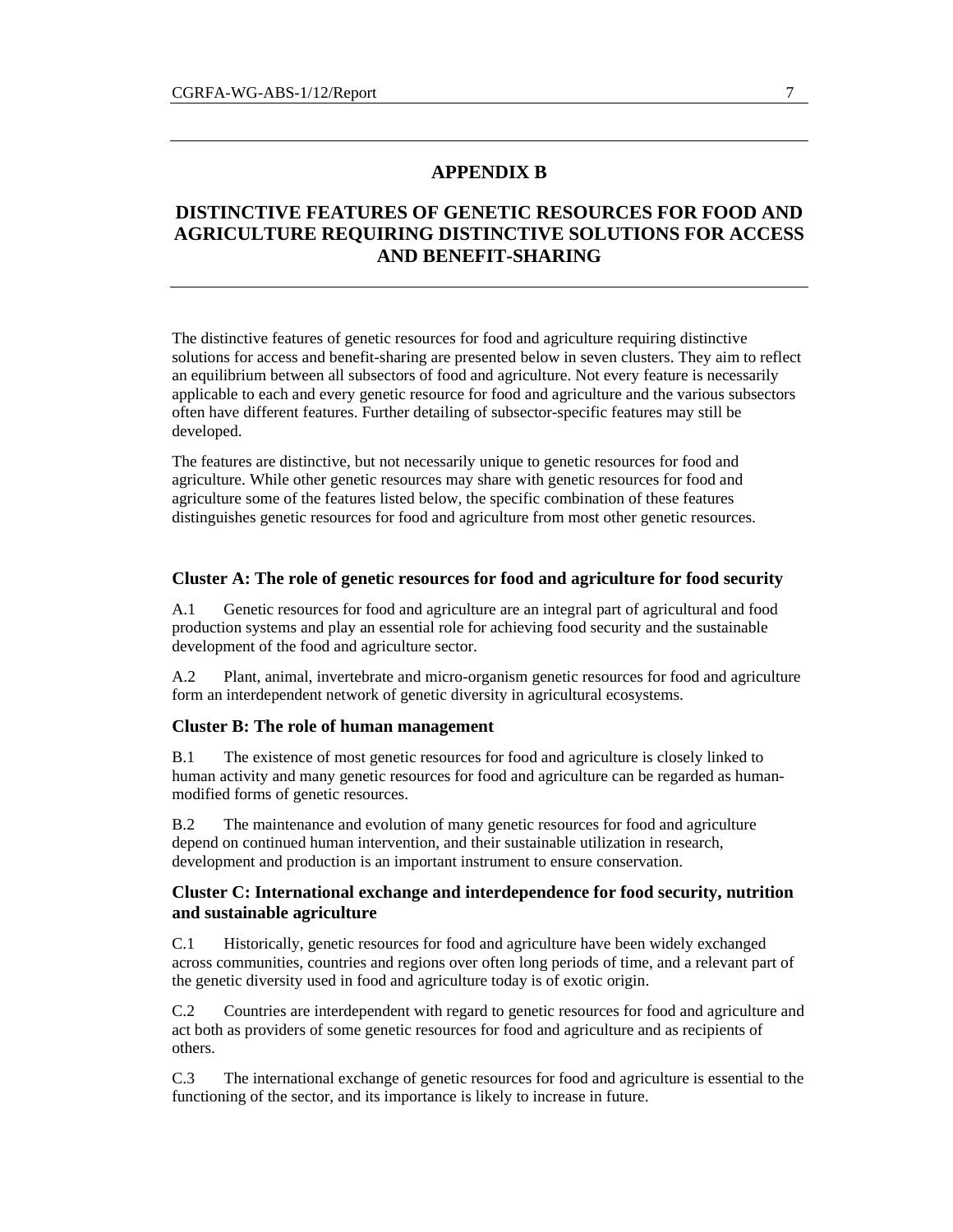#### **Cluster D: The nature of the innovation process**

D.1 The innovation process for genetic resources for food and agriculture is usually of incremental nature and the result of contributions made by many different people, including indigenous and local communities, farmers, researchers and breeders, in different places and at different points in time.

D.2 Many genetic resources for food and agriculture products are not developed out of an individual genetic resource, but with the contributions of several genetic resources for food and agriculture at different stages in the innovation process.

D.3 Most products developed with the use of genetic resources for food and agriculture can in turn be used as genetic resources for further research and development, which makes it difficult to draw a clear line between providers and recipients of genetic resources for food and agriculture.

D.4 Many agricultural products reach the market place in a form in which they may be used both as biological resources and as genetic resources.

#### **Cluster E: Holders and users of genetic resources for food and agriculture**

E.1 Genetic resources for food and agriculture are held and used by a broad range of very diverse stakeholders. There are distinct communities of providers and users with respect to the different subsectors of genetic resources for food and agriculture.

E.2 The different stakeholders managing and using genetic resources for food and agriculture are interdependent.

E.3 A significant amount of genetic resources for food and agriculture is privately held.

E.4 An important part of genetic resources for food and agriculture is held and can be accessed *ex situ*.

E.5 An important part of genetic resources for food and agriculture is conserved *in situ* and on farm under different financial, technical and legal conditions.

#### **Cluster F: Exchange practices for genetic resources for food and agriculture**

F.1 The exchange of genetic resources for food and agriculture takes place in the context of customary practices and existing communities of providers and users.

F.2 An extensive transfer of genetic material between different stakeholders along the value chain occurs in research and development.

#### **Cluster G: Benefits generated with the use of genetic resources for food and agriculture**

G.1 While the overall benefits of genetic resources for food and agriculture are very high, it is difficult to estimate at the time of the transaction the expected benefits of an individual sample of genetic resources for food and agriculture.

G.2 The use of genetic resources for food and agriculture may also generate important nonmonetary benefits.

G.3 The use of genetic resources for food and agriculture may lead to external effects going far beyond the individual provider and recipient.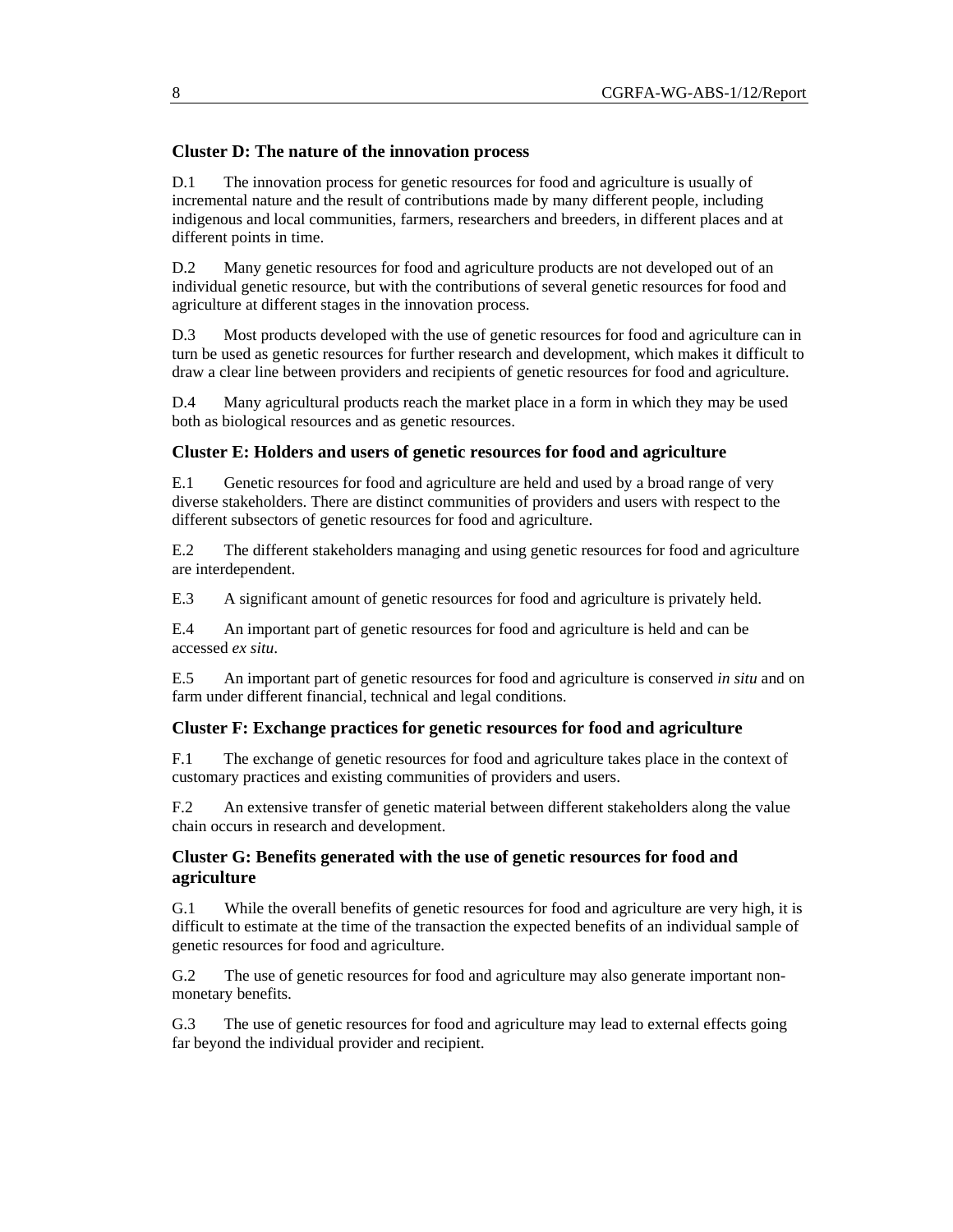# **APPENDIX C**

# **LIST OF DOCUMENTS**

# **Working Documents**

| CGRFA/WG-ABS-1/12/1             | Provisional agenda                                                                                                                                                                                                              |  |  |  |  |
|---------------------------------|---------------------------------------------------------------------------------------------------------------------------------------------------------------------------------------------------------------------------------|--|--|--|--|
| CGRFA/WG-ABS-1/12/2             | Provisional annotated agenda and timetable                                                                                                                                                                                      |  |  |  |  |
| CGRFA/WG-ABS-1/12/3             | Distinctive features of genetic resources for food and agriculture                                                                                                                                                              |  |  |  |  |
| CGRFA/WG-ABS-1/12/4             | Options to guide and assist countries in developing legislative,<br>administrative and policy measures                                                                                                                          |  |  |  |  |
| CGRFA/WG-ABS-1/12/5             | Possible modalities for addressing access and benefit-sharing for<br>genetic resources for food and agriculture                                                                                                                 |  |  |  |  |
|                                 | <b>Information Documents</b>                                                                                                                                                                                                    |  |  |  |  |
| CGRFA/WG-ABS-1/12/Inf.1         | Information note for participants                                                                                                                                                                                               |  |  |  |  |
| CGRFA/WG-ABS-1/12/Inf.2         | Terms of Reference of the Ad Hoc Technical Working Group on<br>Access and Benefit-sharing for Genetic Resources for Food and<br>Agriculture                                                                                     |  |  |  |  |
| CGRFA/WG-ABS-1/12/Inf.3         | Members of the Ad Hoc Technical Working Group on Access and<br>Benefit-sharing for Genetic Resources for Food and Agriculture                                                                                                   |  |  |  |  |
| <b>Background Study Papers</b>  |                                                                                                                                                                                                                                 |  |  |  |  |
| Background study paper<br>No.42 | Framework study on food security and access and benefit-sharing<br>for genetic resources for food and agriculture                                                                                                               |  |  |  |  |
| Background study paper<br>No.43 | The use and exchange of animal genetic resources for food and<br>agriculture                                                                                                                                                    |  |  |  |  |
| Background study paper<br>No.44 | The use and exchange of forest genetic resources for food and<br>agriculture                                                                                                                                                    |  |  |  |  |
| Background study paper<br>No.45 | The use and exchange of aquatic genetic resources for food and<br>agriculture                                                                                                                                                   |  |  |  |  |
| Background study paper<br>No.46 | The use and exchange of microbial genetic resources for food and<br>agriculture                                                                                                                                                 |  |  |  |  |
| Background study paper<br>No.47 | The use and exchange of biological control agents for food and<br>agriculture                                                                                                                                                   |  |  |  |  |
| Background study paper<br>No.48 | The impact of climate change on countries' interdependence on<br>genetic resources for food and agriculture                                                                                                                     |  |  |  |  |
| Background study paper<br>No.59 | Access and benefit-sharing for genetic resources for food and<br>agriculture - Current use and exchange practices, commonalities,<br>differences and user community needs - Report from a multi-<br>stakeholder expert dialogue |  |  |  |  |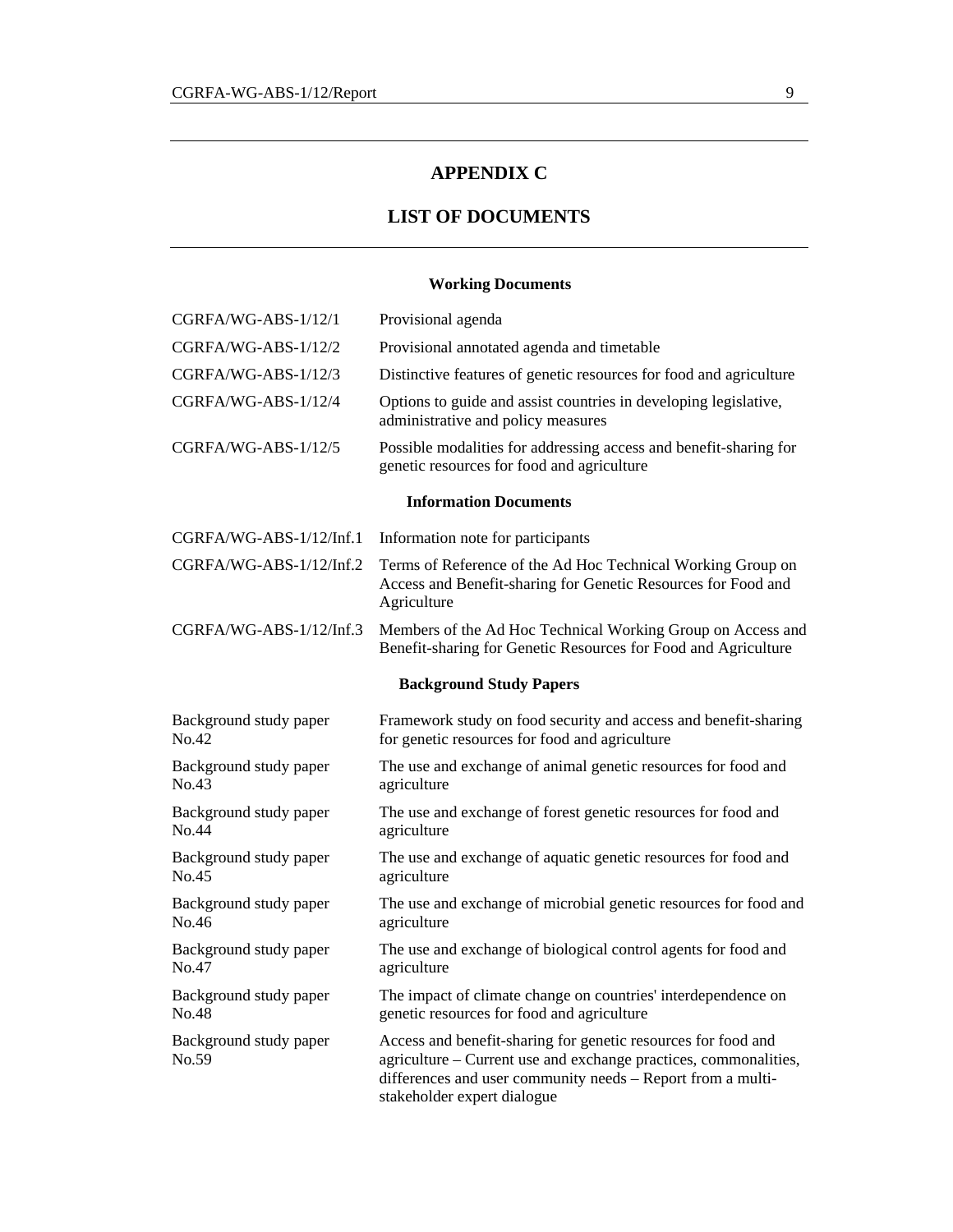# **Other documents**

| $CGRFA-13/11/Report$ | Report of the Thirteenth Regular Session of the Commission on<br>Genetic Resources for Food and Agriculture  |
|----------------------|--------------------------------------------------------------------------------------------------------------|
| UNEP/CBD/COP/DEC/X/1 | Access to genetic resources and the fair and equitable sharing of<br>benefits arising from their utilization |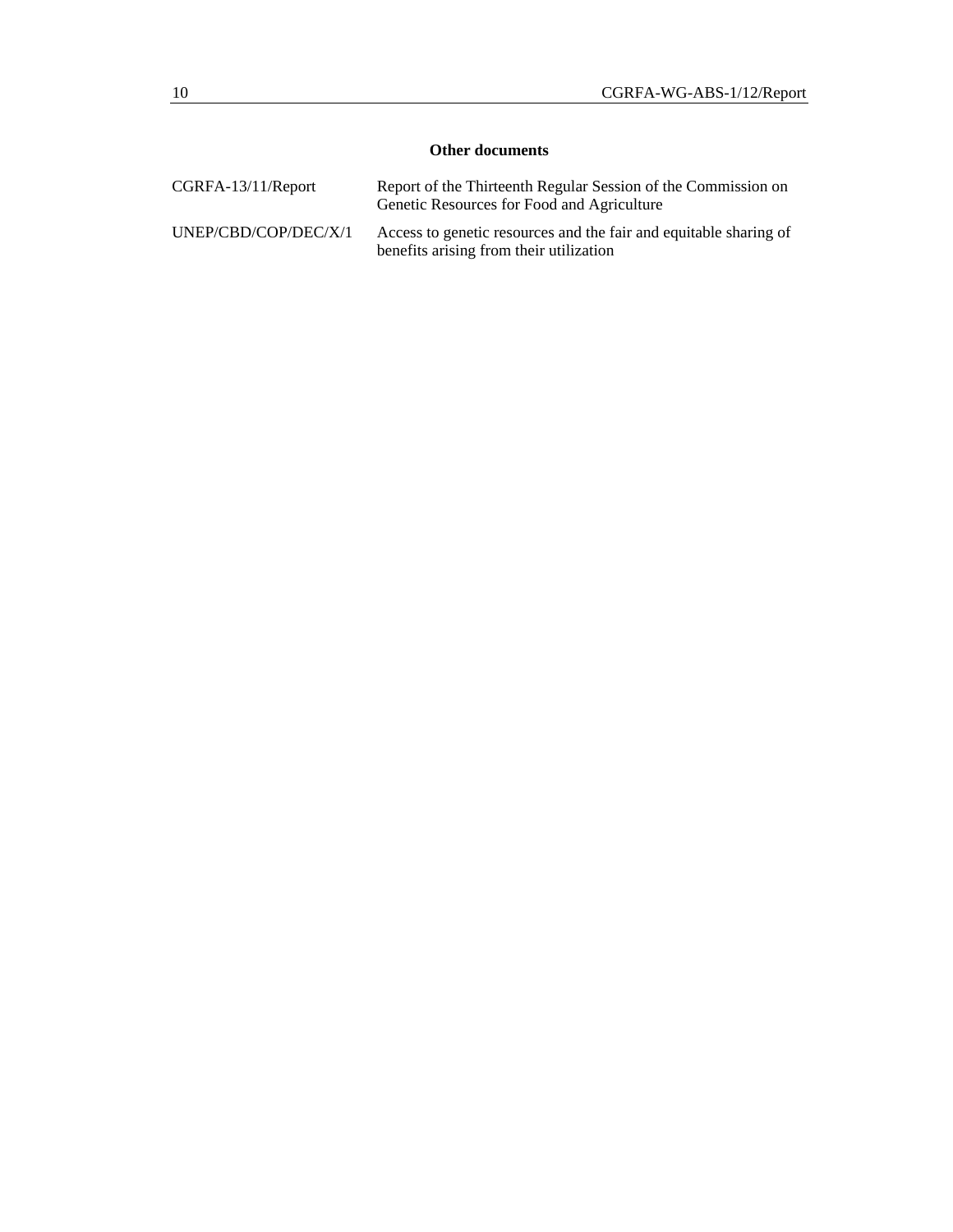# **APPENDIX D**

# **MEMBERS OF THE AD HOC TECHNICAL WORKING GROUP ON ACCESS AND BENEFIT-SHARING FOR GENETIC RESOURCES FOR FOOD AND AGRICULTURE**

| <b>Composition</b><br>(no. of countries per region) | Country                           |  |
|-----------------------------------------------------|-----------------------------------|--|
| <b>Africa</b>                                       | Cameroon                          |  |
| (5)                                                 | Eritrea                           |  |
|                                                     | Togo                              |  |
|                                                     | Tunisia                           |  |
|                                                     | Zambia                            |  |
| Asia                                                | Bangladesh                        |  |
| (5)                                                 | <b>Bhutan</b>                     |  |
|                                                     | Indonesia                         |  |
|                                                     | Lao, People's Democratic Republic |  |
|                                                     | Thailand                          |  |
| <b>Europe</b>                                       | <b>Netherlands</b>                |  |
| (5)                                                 | Norway                            |  |
|                                                     | Spain                             |  |
|                                                     | Switzerland                       |  |
|                                                     | <b>United Kingdom</b>             |  |
| <b>Latin America and the Caribbean</b>              | <b>Brazil</b>                     |  |
| (5)                                                 | Chile                             |  |
|                                                     | Ecuador                           |  |
|                                                     | Guyana                            |  |
|                                                     | Paraguay                          |  |
| <b>Near East</b>                                    | Iran, Islamic Republic of         |  |
| (3)                                                 | Lebanon                           |  |
|                                                     | Yemen                             |  |
| <b>North America</b>                                | Canada                            |  |
| (2)                                                 | United States of America          |  |
| <b>Southwest Pacific</b>                            | Australia                         |  |
| (2)                                                 | Cook Islands <sup>8</sup>         |  |

l

<sup>8</sup> Palau replaced Cook Islands in this session of the Working Group.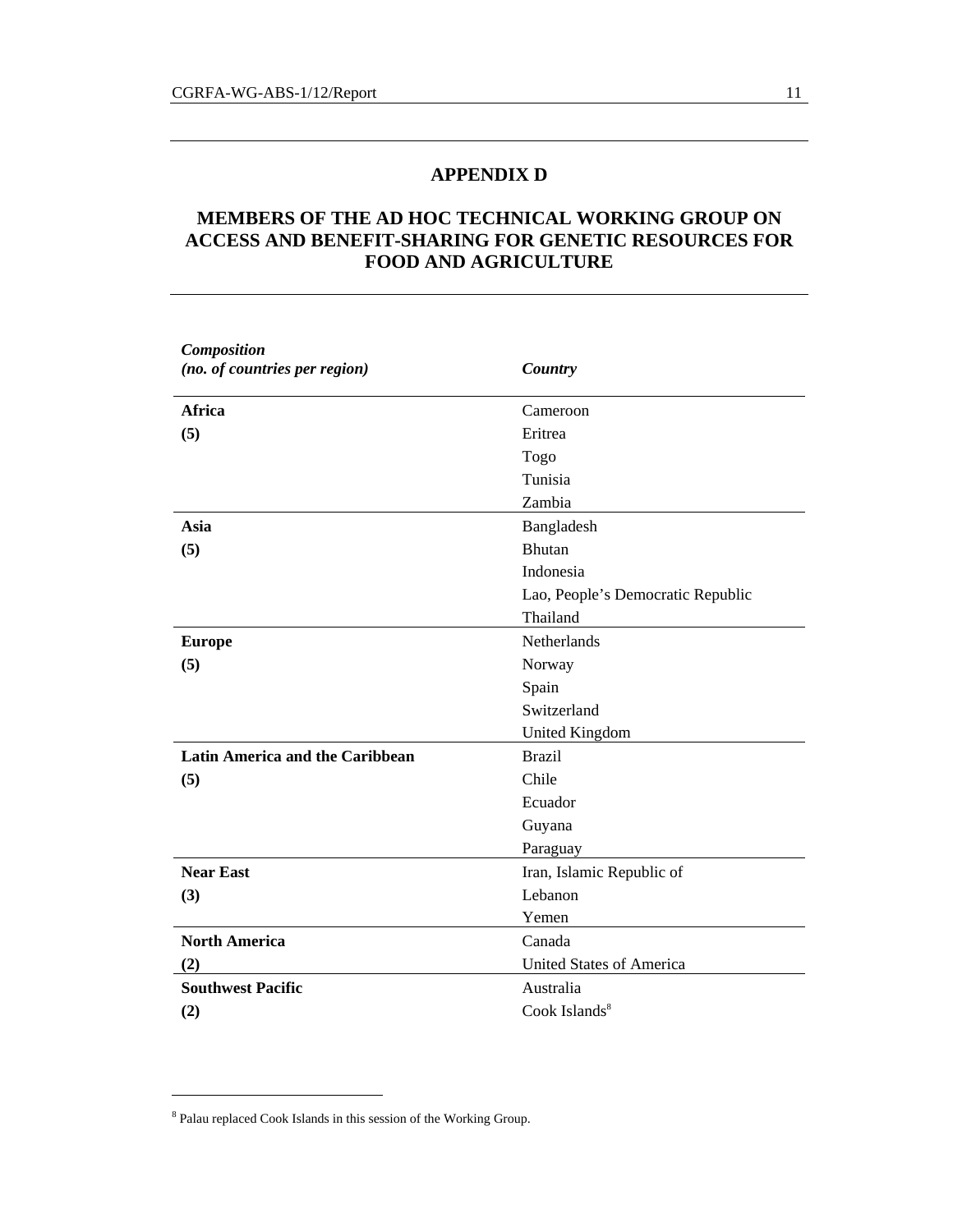# **APPENDIX E**

# **LIST OF DELEGATES AND OBSERVERS**

| Chair:             | Ms Grethe Helene Evjen (Norway)                      |
|--------------------|------------------------------------------------------|
| Vice-Chairs:       | Mr Raj Patil (Australia)                             |
|                    | Mr M. Khalequzzman Akanda Chowdhury (Bangladesh)     |
|                    | Mr Pedro Brancante Machado (Brazil)                  |
|                    | Mr Brad Fraleigh (Canada)                            |
|                    | Mr Javad Mozafari Hashiin (Islamic Republic of Iran) |
|                    | Mr Graybill Munkombwe (Zambia)                       |
|                    |                                                      |
| <i>Rapporteur:</i> | Ms Tashi Yangzome Dorji (Bhutan)                     |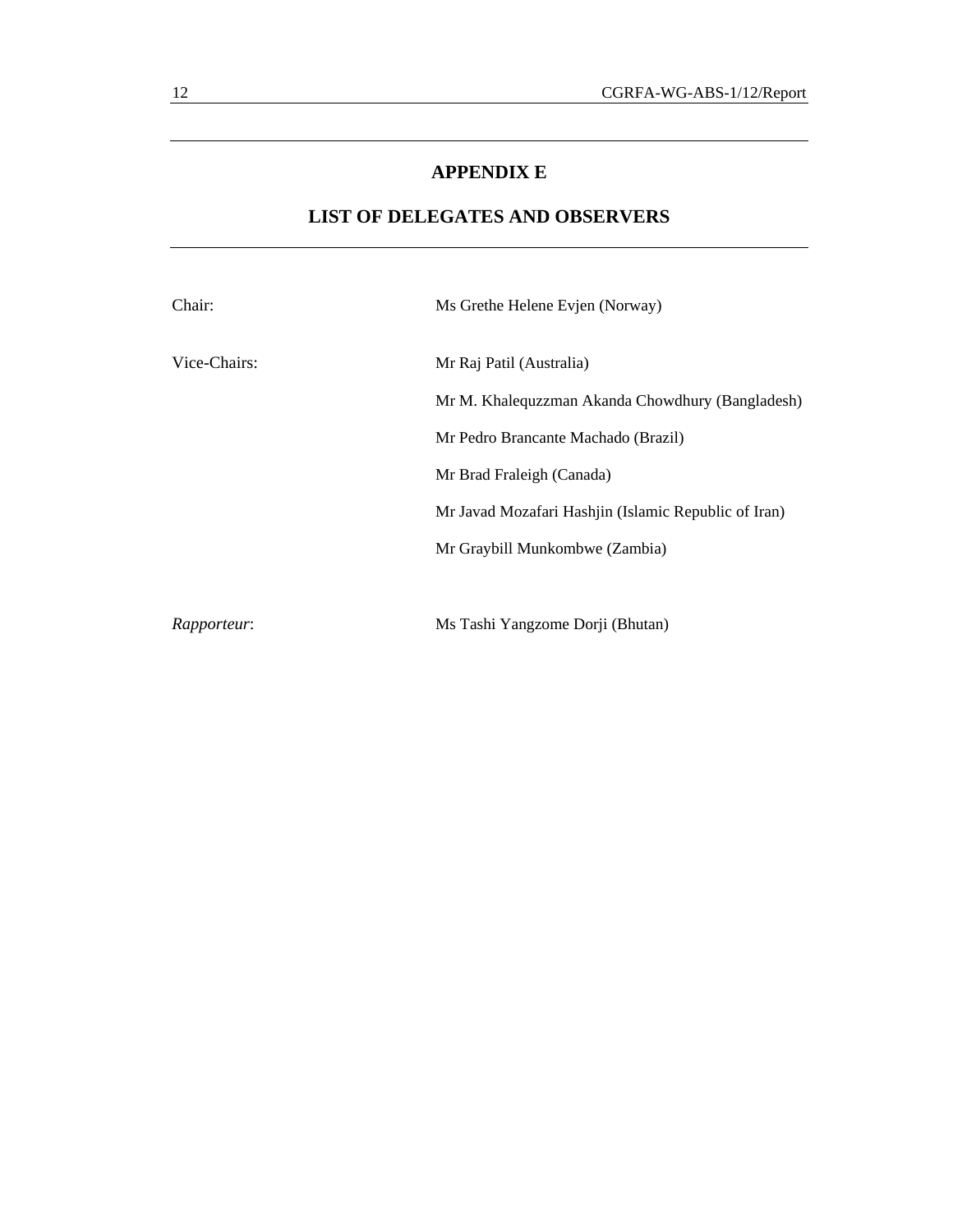#### **MEMBERS OF THE WORKING GROUP**

#### **AUSTRALIA**

Mr Raj PATIL Assistant Director Multilateral Policy Trade and Market Access Division Department of Agriculture, Fisheries and Forestry Phone: +61 2 62723058 Fax: +61 2 62724600 Email: Raj.Patil@daff.gov.au

## **BANGLADESH**

Mr M. Khalequzzman Akanda **CHOWDHURY** Member-Director (Crops) Bangladesh Agricultural Research Council Farmgate Dhaka 1215 Phone: +88 028118275 Fax: + 88 028110924 Email: md-crops@barc.gov.bd

#### **BHUTAN**

Ms Tashi Yangzome DORJI Programme Director National Biodiversity Center Ministry of Agriculture and Forests Thimpu Phone: +975 2 351416 Fax: + 975 2351219 Email: yangzome2011@gmail.com

#### **BRAZIL**

Mr Pedro BRANCANTE MACHADO Second Secretary, Permanent Representation of Brazil to FAO, IFAD and WFP Via S. Maria dell'Anima, 32 00186 Rome - Italy Phone: +39 06 6789353 Fax: +39 06 68398802 Email: pedro.brancante@brafao.it

Mr Lidio CORADIN Gerente de Recursos Genéticos Secretaría de Biodiversidade e Florestas Ministry of Environment SEPN 505 Bloco "B" 4 andar 70730-542 Brasilia, DF Phone: +61 20282029 Email: lidio.coradin@mma.gov.br

Ms Marilia LOBO BURLE EMBRAPA Recursos Genéticos e Biotecnología Final W5 Norte Brasilia Phone: +55 6134484646 Fax: +55 6133403666 Email: Marilia.burle@embrapa.br

Mr Marcio Antonio TEIXEIRA MAZZARO Legal Officer Ministry of Agriculture, Livestock and Food Supply Esplanada dos Ministérios Bloco "D" – Ed. Sede – Sala 635 70043-900 – Brasilia, DF Phone: +55 6132182932 Fax: +55 6199816342 Email: marcio.mazzaro@agricultura.gov.br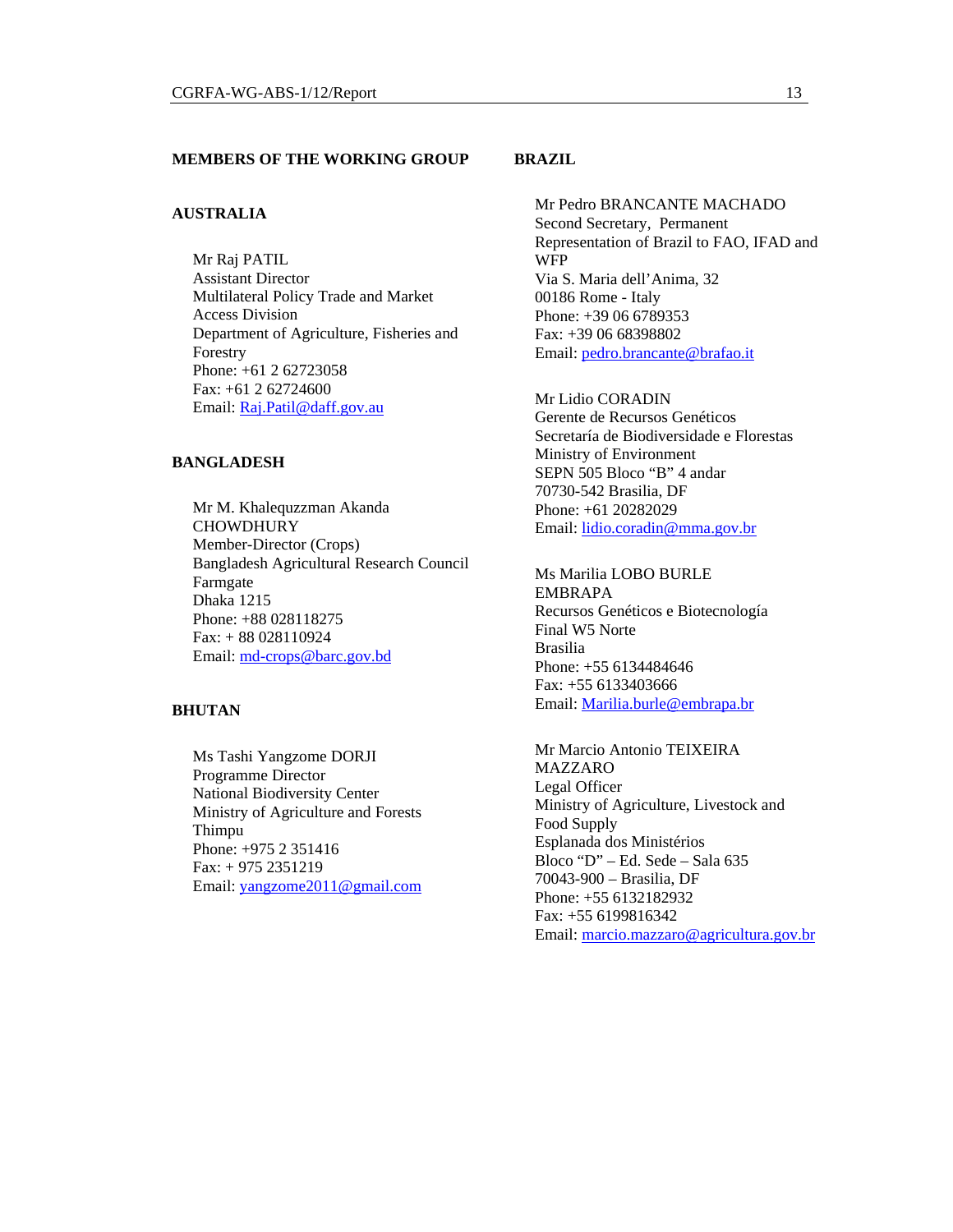Ms Paula RASSI BRASIL Subsecretaria-Geral de Meio Ambiente, Ciência e Tecnologia Ministério das Relações Exteriores 70170-900 Brasilia, DF Phone: +55 6134116377 Fax: +55 6134116365 Email: paula.rassi@itamaraty.gov.br

Ms Carolina RIZZI STARR Ministry of Agrarian Development International and Commercial Promotion Advisory Esplanada dos Ministérios Bloco A 1 andar, Sala 109 Brasilia, DF Phone: +61 20200126 Fax: +61 20200128 Email: Carolina.starr@consultor.mda.gov.br

# **CANADA**

Mr Brad FRALEIGH **Director** Multilateral Science Relations International Engagement Science and Technology Branch Agriculture and Agri-Food Canada Phone: +1 6137731838 Fax: +1 6137731833 Email: brad.fraleigh@agr.gc.ca

#### **CHILE**

Ms Teresa AGÜERO TEARE Encargada Ambiental, Recursos Genéticos y Bioseguridad Oficina de Estudios y Políticas Agrarias (ODEPA) Ministerio de Agricultura Santiago Phone: +56 2 3973039 Fax: +56 2 397 3044 Email: taguero@odepa.gob.cl

#### **ECUADOR**

Mr Álvaro MONTEROS ALTAMIRANO Estación Experimental Santa Catalina Instituto Nacional Autónomo de Investigaciones Agropecuarias (INIAP) Panamericana Sur Km 1, Via Tambillo **Ouito** Phone: +593 023006089 Fax: +593 023006089 Email: Alvaro.monteros@iniap.gob.ec

#### **ERITREA**

Mr Amanuel MAHDERE Ministry of Agriculture National Agricultural Research Institute Head, Plant Genetic Resources Unit Asmara Phone: +291 18600001/48 Fax: +291 18600004/181415 Email: amanuelmaz@yahoo.com

#### **GUYANA**

Mr Mahendra PERSAUD Plant Breeder/Chief Scientist Guyana Rice Development Board Ministry of Agriculture D3 Rice Research Station Burma Mahaicony East Coast Demerara Guyana Phone: +592 2321301 Fax: +592 2321304 Email: mahendra21@gmail.com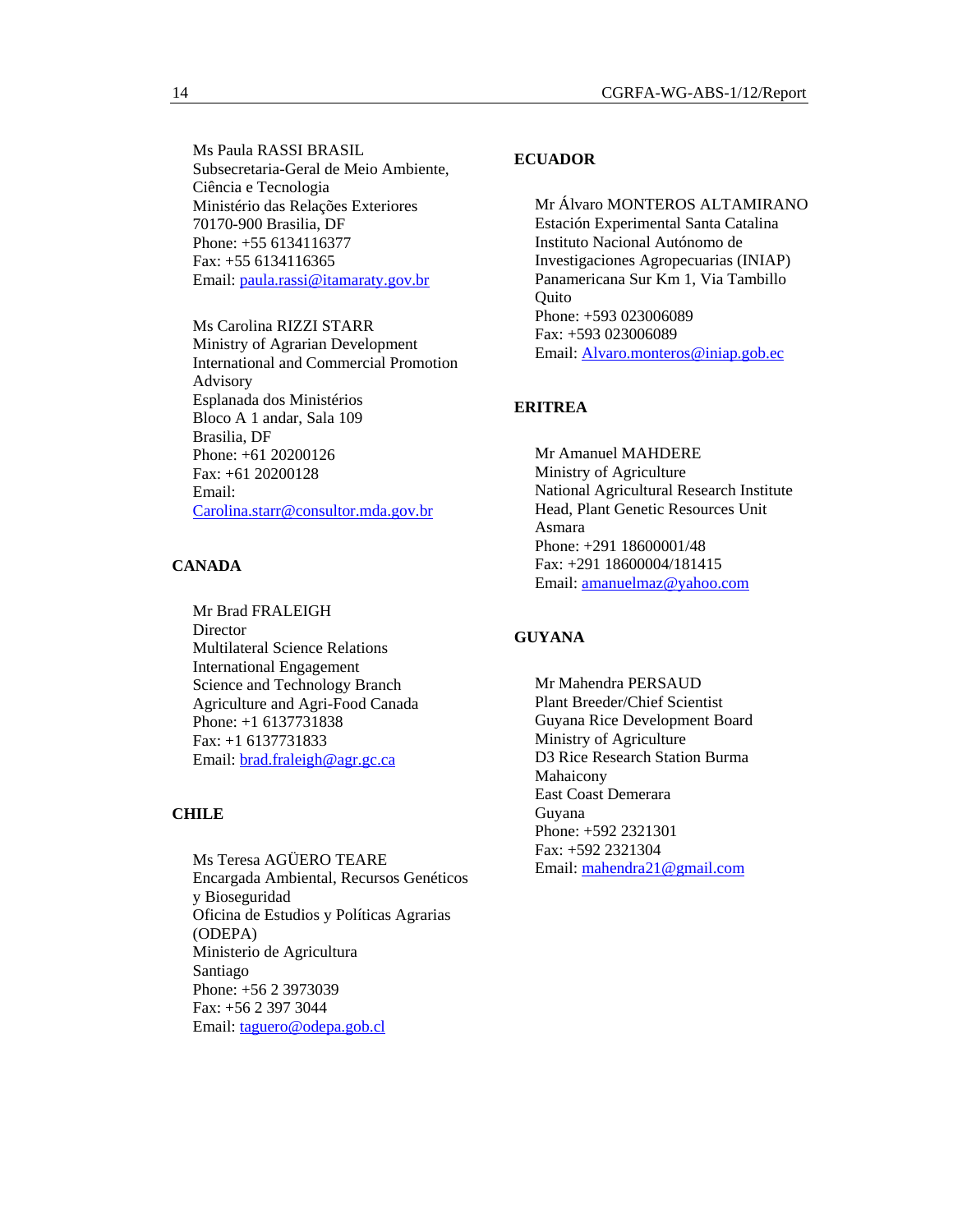#### **INDONESIA**

Mr Muhamad SABRAN Deputy Director Research Cooperation Public Relation Division Indonesian Agency for Agricultural Research and Development Ministry of Agriculture Jl. Ragunan No. 29 Pasar Minggu Jakarta Selatan Phone: +62 8125131958 Fax: +62 2178831114 Email: msbran23@yahoo.com

#### **IRAN (ISLAMIC REPUBLIC OF)**

Mr Javad MOZAFARI HASHJIN Head of National Plant Gene Bank of Iran Seed and Plant Improvement Institute (SPII) Ministry of Jihad-e-Agriculture (MOJA) Mahdasht Avenue P.O. Box 31585 4119 Karaj Phone: +98 261 2701260 Fax: +98 261 2716793 Email: jmozafar@yahoo.com

#### **LAO PEOPLE'S DEMOCRATIC REPUBLIC**

Mr Bounthong BOUAHOM Director General National Agriculture and Forestry Research Institute Ministry of Agriculture and Forestry P.O. Box 1086 Vientiane Email: bounthong@nafri.org.la

#### **LEBANON**

Mr Lamis CHALAK Plant Genetic Resources Advisor Professor at the Lebanese University Dekwaneh Beirut Phone: +961 3 211855 Email: lamis.chalak@gmail.com

#### **NETHERLANDS**

Mr Hans SMOLDERS Policy Advisor - genetic resources and phytosanitary research Ministry of Economic Affairs, Agriculture and Innovation Directorate-General for Agro, Plant Supply Chain and Food Quality Prins Clauslaan 8 2595 The Hague Phone: +31 070 3785016 Fax: +31 070 3786123 Email: j.w.j.smolders@mineleni.nl

Mr Bert VISSER Director of the Centre for Genetic Resources Wageningen University and Research Centre P.O. Box 16 6700 AA Wageningen Phone: +31 317 480993 Fax: +31 317 438094 Email: bert.visser@wur.nl

#### **NORWAY**

Mr Peer BERG Section Leader Farm Animals NordGen, Nordic Genetic Resource Center Box 41 SE-230 53 Alnarp Sweden Fax: +47 64942980 Email: Peer.Berg@nordgen.org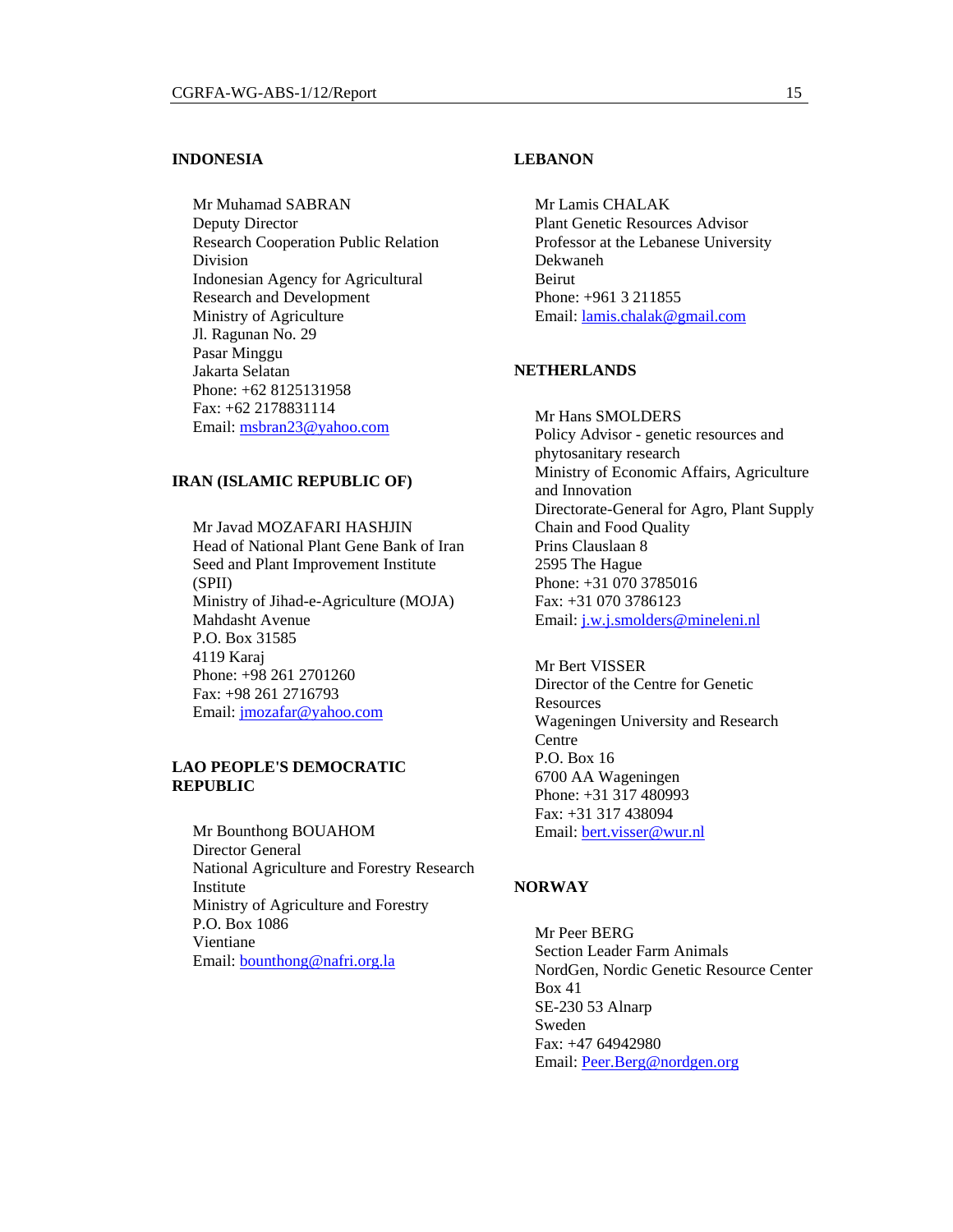Mr Erik COCKBAIN Adviser Ministry of Agriculture and Food P.O. Box 8007 Dep., N-0030 Phone: + 47 22249072  $Fast: + 47 22242753$ Email: erik.cockbain@lmd.dep.no

Ms Liv Astrid EIKELAND Senior Adviser Ministry of Agriculture and Food P.O. Box 8007 Dep., N-0030 Oslo Phone: + 47 22249493 Email: liv-astrid.eikeland@lmd.dep.no

Ms Grethe Helene EVJEN Senior Adviser Ministry of Agriculture and Food P.O. Box 8007 Dep., N-0030 Phone: + 47 22249311 Fax: + 47 22242753 Email: Grethe-Helene.Evjen@lmd.dep.no

Ms Nina HOVDEN SAETHER **Director** Norwegian Genetic Resource Centre, P.O. Box 115, N-1432 Ås Phone: +47 64949055 Fax: +47 64948001 Email: nhs@skogoglandskap.no

Ms Ane JØREM Researcher Fridtjof Nansen Institute Phone: +4767111900; +4797796246 Fax: +47 67111910 Email: <u>aej@fni.no</u>

Ms Ane Hansdatter KISMUL Political Adviser Ministry of Agriculture and Food P.O.Box 8007 Dep., N-0030 Phone: + 47 22249104  $Fax: + 47 22249558$ Email: ane.kismul@lmd.dep.no

Ms Elisabeth KOREN Senior Adviser Ministry of Agriculture and Food Box 8007 Dep., N-0030 Oslo Phone: + 47 22249132  $Fax: + 47 22242753$ Email: elisabeth.koren@lmd.dep.no

Mr Tore RIISE Special Adviser Ministry of Fisheries and Coastal Affairs P.O. Box 8118 Dep., N-0032 Oslo Phone: + 4722246454 Fax: +47 22 24 9585 Email: tr@fkd.dep.no

Mr Roland VON BOTHMER Professor NordGen, Nordic Genetic Resource Center Phone: +46 70 676 44 18 Fax: +46 40 53 66 50 Email: Roland.von.Bothmer@ltj.slu.se

#### **PALAU**

Ms Aurora G. DEL ROSARIO Researcher Palau Community College Phone: +680 4882746 Fax: +680 4883307 Email: aderose929@yahoo.com

#### **SPAIN**

Mr Fernando LATORRE GARCÍA Técnico Superior Especializado de OPIS Instituto Nacional de Investigación y Tecnologría Agraria y Alimentaria Ministerio de Economía y Competitividad Madrid Phone: +34 918819286 ext. 25 Fax: +34 91 819287 Email: latorre@inia.es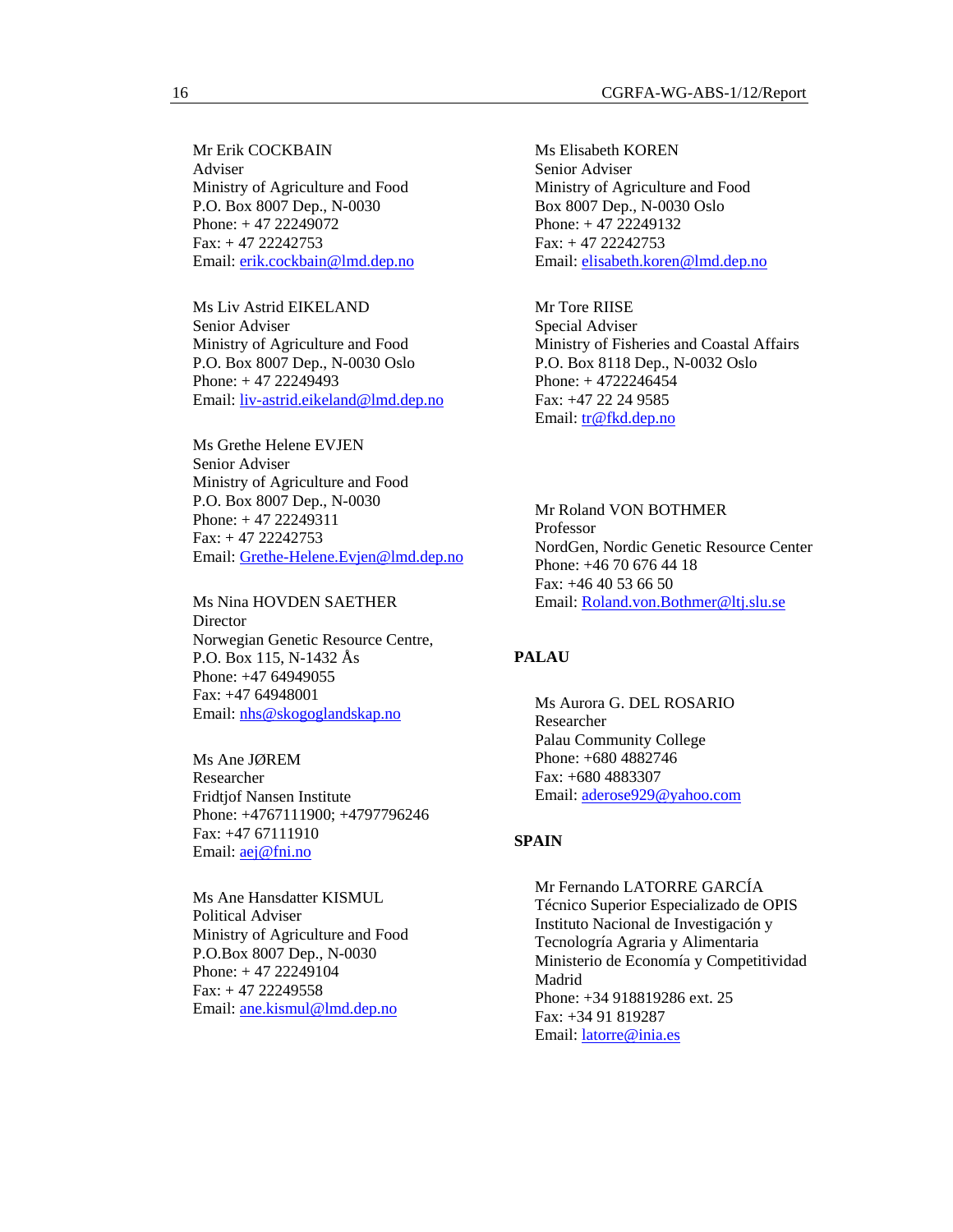Mr Luis SALAICES Jefe de Área de Registro de Variedades Subdirección General de Medios de Producción Agrícolas y Oficina Española de Variedades Vegetales Ministerio de Agricultura, Alimentación y Medio Ambiente Madrid Phone: +34 913476712 Fax: +34 913476703 Email: luis.salaices@magrama.es

#### **SWITZERLAND**

Ms Catherine MARGUERAT Secteur Produits animaux et élevage Office fédéral de l'agriculture Mattenhofstrasse 5 CH-3003 Bern Phone: +41 31 3223814 Fax: + 41 31 3235142 Email: Catherine.marguerat@blw.admin.ch

Mr François PYTHOUD Responsable Secteur Agriculture Durable Internationale Office fédéral de l'agriculture Mattenhofstrasse 5 Phone: +41 31 3234445 Fax: +41 31 3222634 Email: francois.pythoud@blw.admin.ch

#### **THAILAND**

Ms Sopida HEAMAKOM Secretary/Head of the Legal Office Department of Agriculture Phone: +66 2 5792445 Fax: +66 2 9405527 Email: sopida\_doa@yahoo.com

Dr Manthana MILNE Deputy Director General Department of Agriculture Phone: +66 2 5790582 Fax: +66 2 9407460 Email: manthana2011@yahoo.com

Ms Chutima RATANASATIEN Senior Agricultural Scientist Plant Variety Protection Office Department of Agriculture Phone: +66-2-940-7214 Fax: +66-2-940-7214 Email: chutima\_ratanasatien@yahoo.com

## **TOGO**

Ms Hadyatou DANTSEY-BARRY Chef, Unité des Ressources Phytogénétiques pour l'Alimentation et l'Agriculture Institut Togolais de Recherche Agronomique (ITRA) Phone: +228 22252148  $Fax + 228 22251559$ Email: itra@cafe.tg; hadyabarry@yahoo.fr

#### **TUNISIA**

Mr Mohamed NEFFATI Institut des Régions Arides de Médnine - Tunisie Phone: +216 75633839 Fax: +216 75633006 Email: Mohamed.neffati@yahoo.fr

#### **UNITED KINGDOM**

Ms Clare HAMILTON Department for Environment, Food and Rural Affairs Horseferry Road London SW1P 2AL Phone: +44 2072380533 Email: clare.hamilton@defra.gsi.gov.uk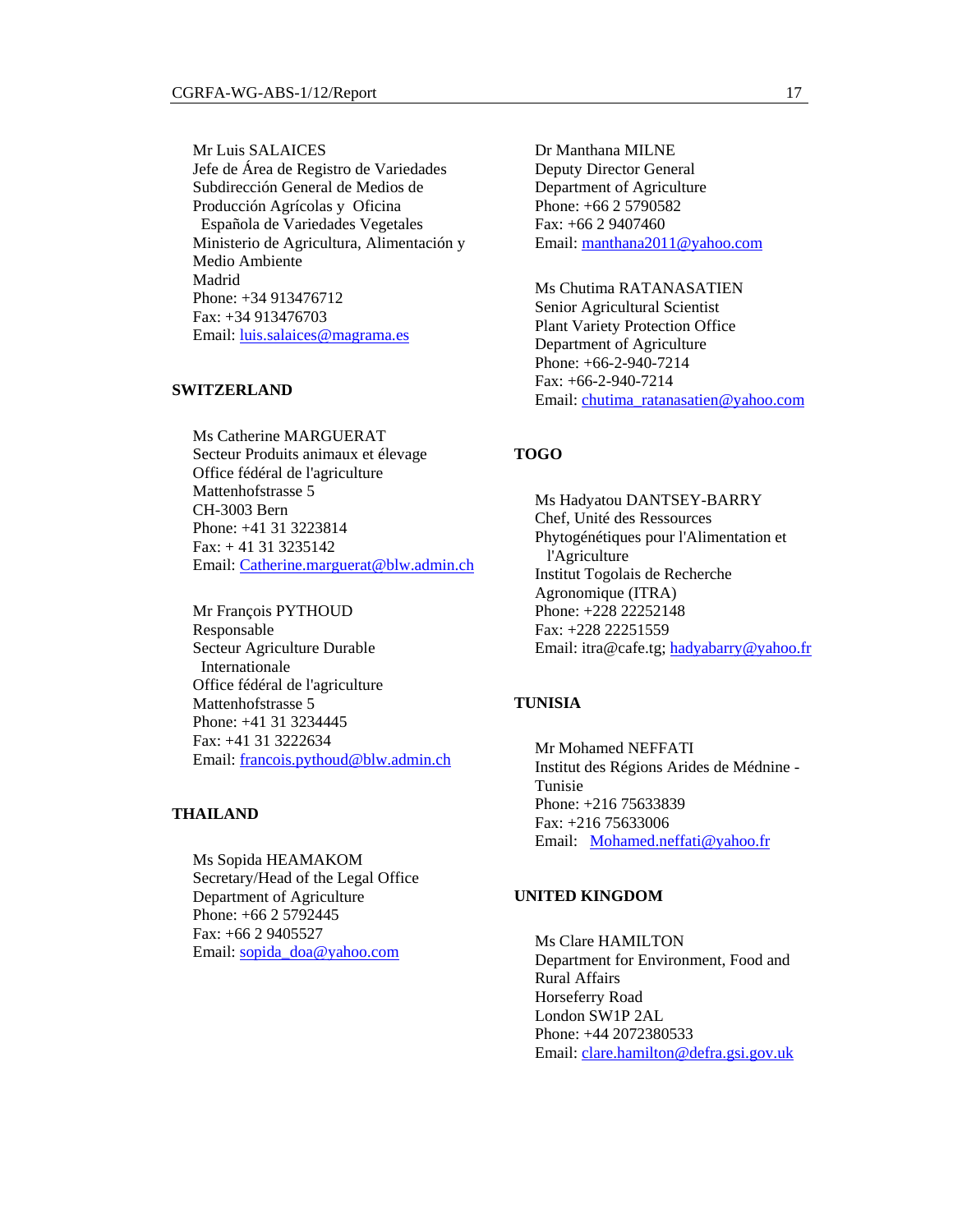Mr Julian JACKSON Department for Environment, Food and Rural Affairs Horseferry Road London SW1P 2AL Horseferry Road London SW1P 2AL London Phone: + 44 2072386813 Email: julian.jackson@defra.gsi.gov.uk

### **UNITED STATES OF AMERICA -**

Ms Margaret SHARPS CATON Deputy Director Office of Ecology and Conservation U.S. Department of State 2201 C Street NW, Rm 4333 Washington, DC 20520 Phone: +1 202-647-4268 Fax: +1 202-736-7351 Email: catonms@state.gov

Mr Peter TABOR Director, Plant Division Office of Agreements & Scientific Affairs Foreign Agricultural Service U.S. Department of Agriculture - South Building, Room 5957 Phone: +1 (202) 720-0765 Fax: +1 (202) 690-0677 Email: peter.tabor@fas.usda.gov

#### **ZAMBIA**

Mr Graybill MUNKOMBWE Senior Agricultural Research Officer Zambia Agriculture Research Institute Mount Makulu Central Research Station Private Bag 7 Chilanga Phone: +260 211278130 Fax: +260 211278130 Email: munkombwegraybill@yahoo.com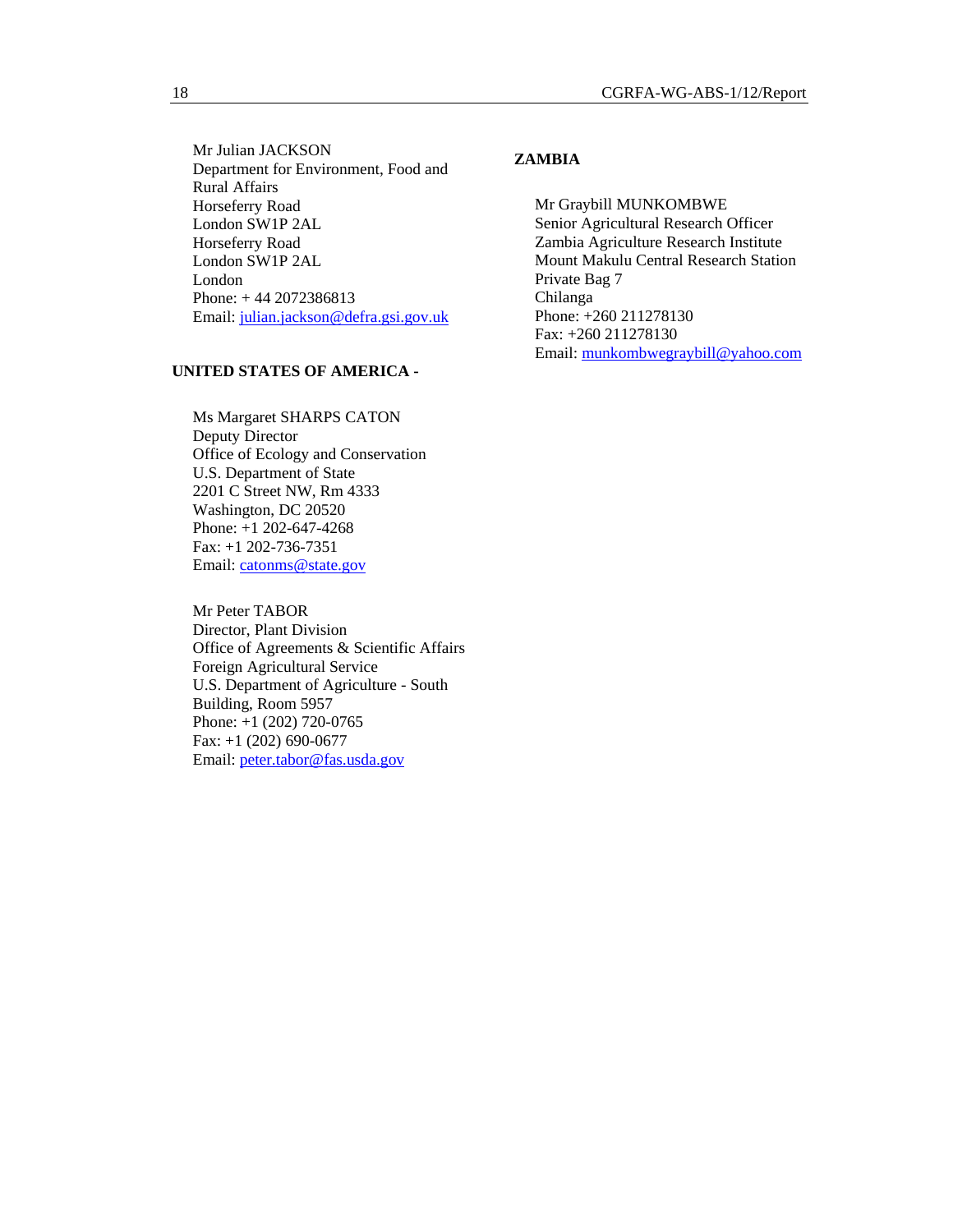#### **OBSERVERS FROM COUNTRIES MEMBERS OF THE COMMISSION**

#### **ALGERIA**

Mr Abdelhamid HEMDANI Sous-Directeur de la Protection des Patrimoines Génétiques Ministère de l'Agriculture et du Développement Rural Bvd. Colonel Amirouche Algiers 16000 Phone: +213 021743290 Fax: +213 0211743290 Email: hhemdani@yahoo.fr

Mr Salah CHOUAKI Chargé de Recherche Coordinateur des Activités Scientifiques "Agrobiodiversité" Institut National de la Recherche Agronomique d'Algérie Phone: +213 021521281 Fax: +213 021521283 Email: chouaki\_salah@yahoo.fr ; chouaki.s@gmail.com

#### **DENMARK**

Ms Helle PALMØ Special Advisor Ministry of Food, Agriculture and Fisheries The Danish AgriFish Agency Nyropsgade 30 DK-1780 Copenhagen V Phone: +45 3395800 Email: hpa@naturerhverv.dk

#### **EUROPEAN UNION (MEMBER ORGANIZATION)**

Ms Simona GUEORGUIEVA Political administrator at the Council of the European Union Council of the European Union General Secretariat DGB 2A Financial and Agri-monetary Questions, Rural Development, Plant Generic Resources Phone: +3222817166 Email: simona.gueorguieva@consilium.europa.eu

#### **FRANCE**

Mr Didier BOUCHEL Bureau du lait, des produits laitiers et de la sélection animale Ministère de l'agriculture,de l'agroalimentaire et de la forêt Phone: +33 1495546 03 Fax: +33 149554590 Email: didier.bouchel@agriculture.gouv.fr

Mme Elise LECLERCQ GNIS - Relations Internationales 44, rue du Louvre F 75001 Paris Phone: +33 142337697 Fax: +33 140284016 Email: elise.leclercq@gnis.fr

#### **GERMANY**

Mr Frank BEGEMANN 32 Sustainability international affairs Federal Office for Agriculture and Food (BLE) Phone: +49 0228996845-3239 Fax: +49 02286845-3105 Email: frank.begemann@ble.de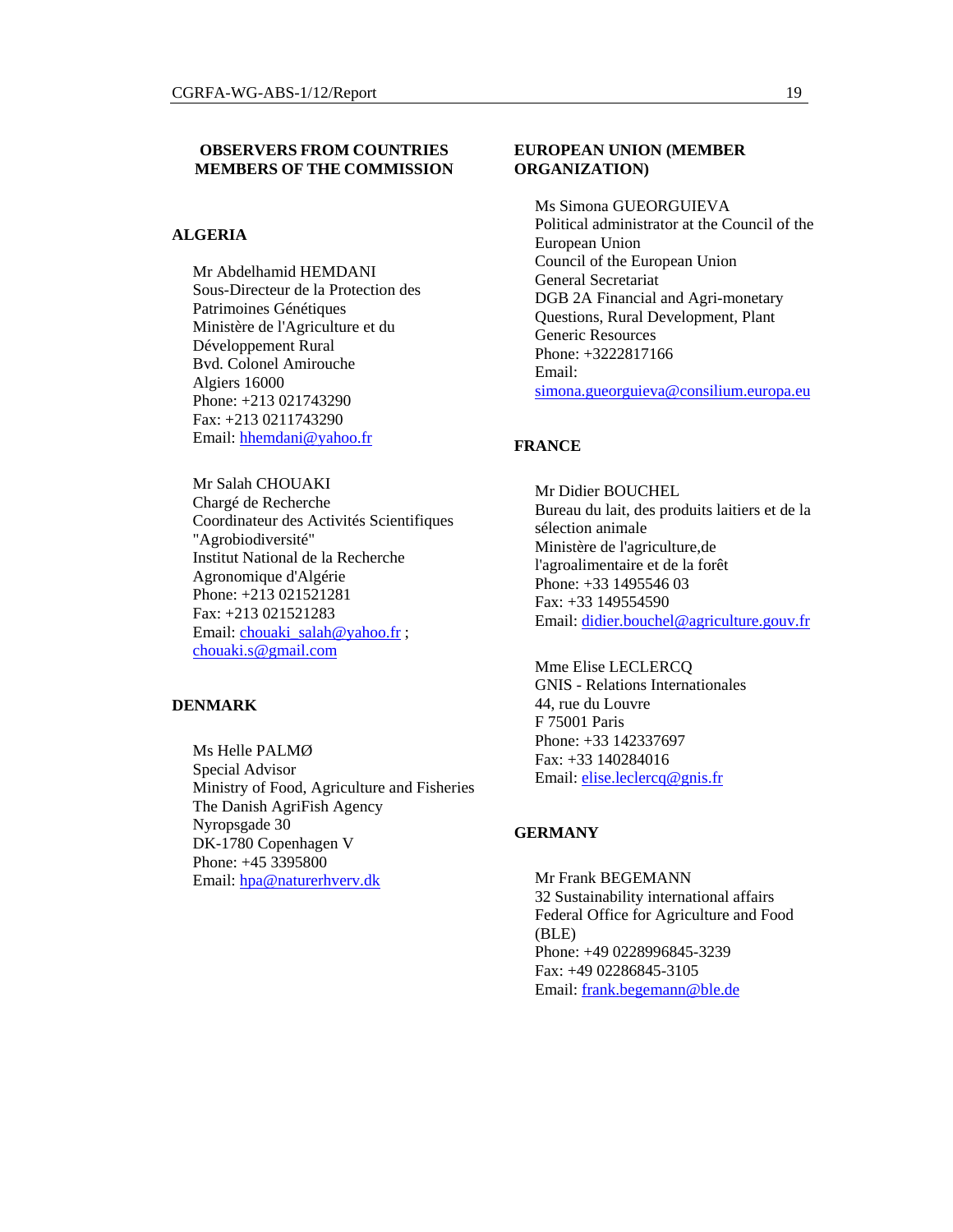Ms Barbara KOSAK Head of Division Biological Diversity and **Biopatents** Federal Ministry of Food, Agriculture and Consumer Protection Bonn Phone: +49 0228995294353 Fax: +49 0228995294332 Email: barbara.kosak@bmelv.bund.de

Ms Ursula MONNERJAHN Federal Ministry of Food, Agriculture and Consumer Protection Desk Officer, Div. Biological Diversity and **Biopatents** Rochusstrasse 1 53123 Bonn Phone: +49 228995294776 Fax: +49 228995294332 Email: ursula.monnerjahn@bmelv.bund.de

# **JAPAN**

Mr Akira NAGAOKA Coordinator, Environment Policy Division Minister's Secretariat Ministry of Agriculture, Forestry and Fisheries Kasumigaseki 1-2-1 Chiyoda-ku Tokyo, 100-8950 Phone: +81 335028458 Fax: +81 335926640 Email: akira\_nagaoka@nm.maff.go.jp

Ms Fumiko YAGIHASHI Section Chief, Research Policy Planning Division Agriculture, Forestry and Fisheries Research Council Secretariat Ministry of Agriculture, Forestry and Fisheries Phone: +81 35028111 (Extn.86388) Fax: +81 335078794 Email: fumiko\_yagihashi@nm.maff.go.jp

#### **LIBYA**

Mr Abdulhakim A. DEGHAYES Libyan Gene Bank 240 Mailbox Tripoli Phone: +218 923062805 Email: a\_deghayes@hotmail.co.uk

Mr Ali Ahmed EL-MAGTUF Ministry of Foreign Affairs Tripoli Phone: +218 213403011

## **NAMIBIA**

Mr Pierre DU PLESSIS Multi-media, appropriate technology and natural products consultant at the Centre for Research, Information, Action in Africa, Southern Africa-Development and Consulting (CRIAA SA-DC) Phone: +264 61220117 Fax: +264 61232293 Email: pierre@criaasadc.org

#### **NIGERIA**

H.E. Yaya A.O. OLANIRAN Permanent Representative of Nigeria to FAO Permanent Representation of Nigeria to the United Nations Rome-based Food and Agriculture Agencies Email: nigeriapermrep@email.com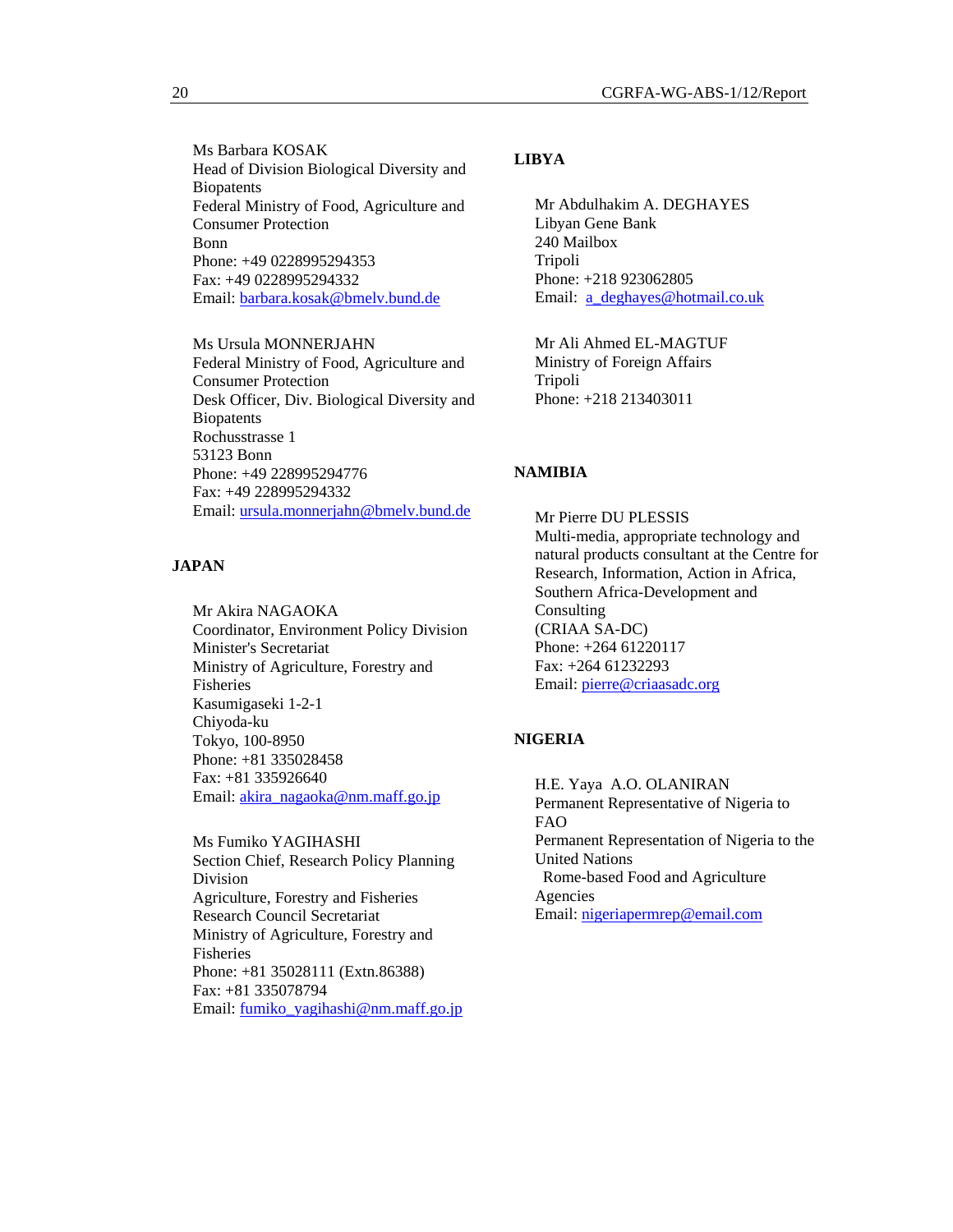# **PANAMA**

Mr Alberto ARJONA A. Secretario General Ministerio de Desarrollo Agropecuario Apartado Postal 0879-07512 Email: aarjona@mida.gob.pa

# **POLAND**

Ms Elzbieta MARTYNIUK National Coordinator for Animal Genetic Resources National Focal Point for Animal Genetic **Resources** National Research Institute of Animal Production Phone: +48 22 6231714/6231056 Fax: +48 2262310 56 Email: elzbieta\_martyniuk@sggw.pl ; Elzbieta.Martyniuk@minrol.gov.pl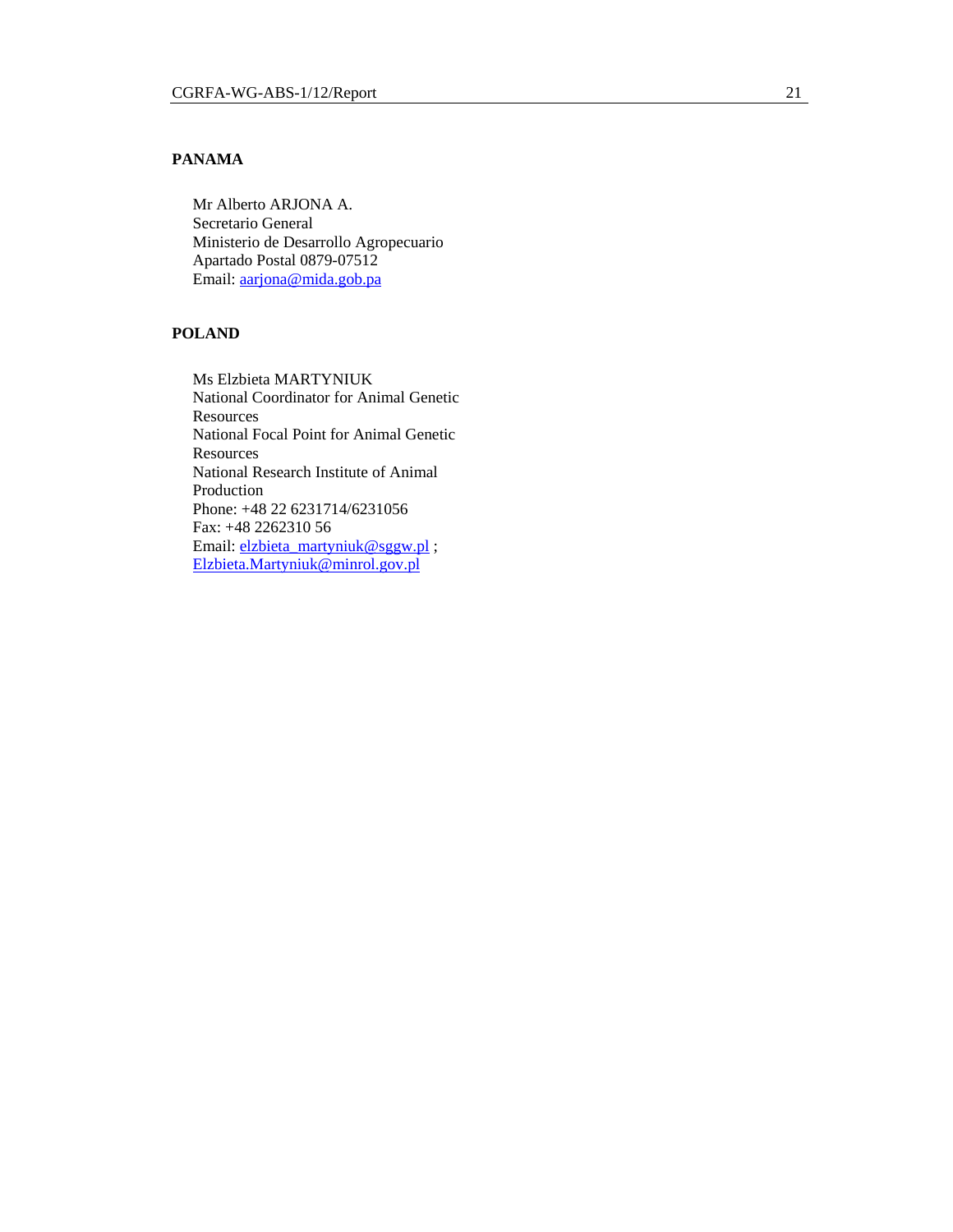#### **REPRESENTATIVES OF UNITED NATIONS AND SPECIALIZED AGENCIES**

#### **CONVENTION ON BIOLOGICAL DIVERSITY**

Mr Lyle GLOWKA Senior Legal Advisor Secretariat of the Convention on Biological Diversity United Nations Environment Programme Phone: +1 5142877022 Fax: +1 5142886588

#### **INTERNATIONAL TREATY ON PLANT GENETIC RESOURCES FOR FOOD AND AGRICULTURE**

Mr Kent NNADOZIE Treaty Support Officer International Treaty on Plant Genetic Resources for Food and Agriculture Viale delle Terme di Caracalla 00153Rome Italy Phone: +39 06 57052465 Fax: +39 06 57053057 Email: Kent.Nnadozie@fao.org

Mr Clive STANNNARD Consultant International Treaty on Plant Genetic Resources for Food and Agriculture Viale delle Terme di Caracalla 00153Rome Italy Fax: +39 06 57053057 Email: PGRFA-Treaty@fao.org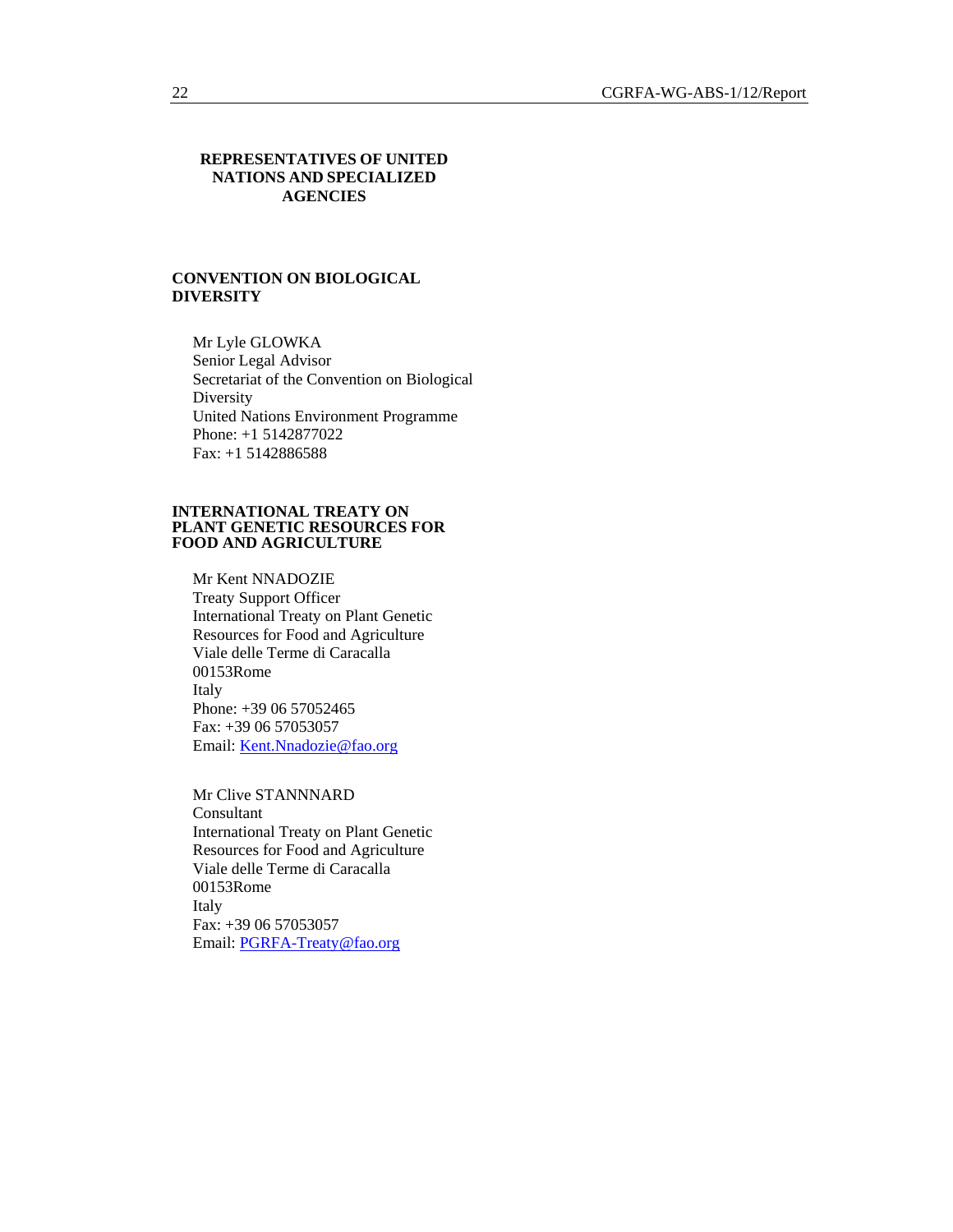#### **OBSERVERS FROM INTERGOVERNMENTAL ORGANIZATIONS**

## **CABI**

## **INTERNATIONAL ORGANISATION FOR BIOLOGICAL CONTROL**

Mr Matthew COCK Chief Scientist CAB International (CABI) Bakeham Lane Egham, Surrey Phone: +44 1491829037 Fax: +44 1491829100 Email: m.cock@cabi.org

Ms Johannette KLAPWIJK IOBC Koppert B.V. Veilingweg 14 P.O. Box 155 2650 AD Berkel en Rodenrijs **Netherlands** Phone: +31 105140444 Email: jklapwijk@koppert.nl

#### **CONSULTATIVE GROUP ON INTERNATIONAL AGRICULTURAL RESEARCH**

#### **BIOVERSITY INTERNATIONAL**

Mr Ronald VERNOOY Genetic Resources Policy Specialist, Policy Group Conservation and Availability Programme Bioversity International Via dei Tre Denari Maccarese – Rome, Italy Phone: +39 066118280 Fax: +39 0661979661

#### **INTERNATIONAL RICE RESEARCH INSTITUTE**

Mr Ruaraidh SACKVILLE HAMILTON Head, T.T. Chang Genetic Resources Center International Rice Research Institute Los Baños Laguna Philippines Phone: + 63 2 5805600 Fax: +63 2 5805699 Email: r.hamilton@irri.org